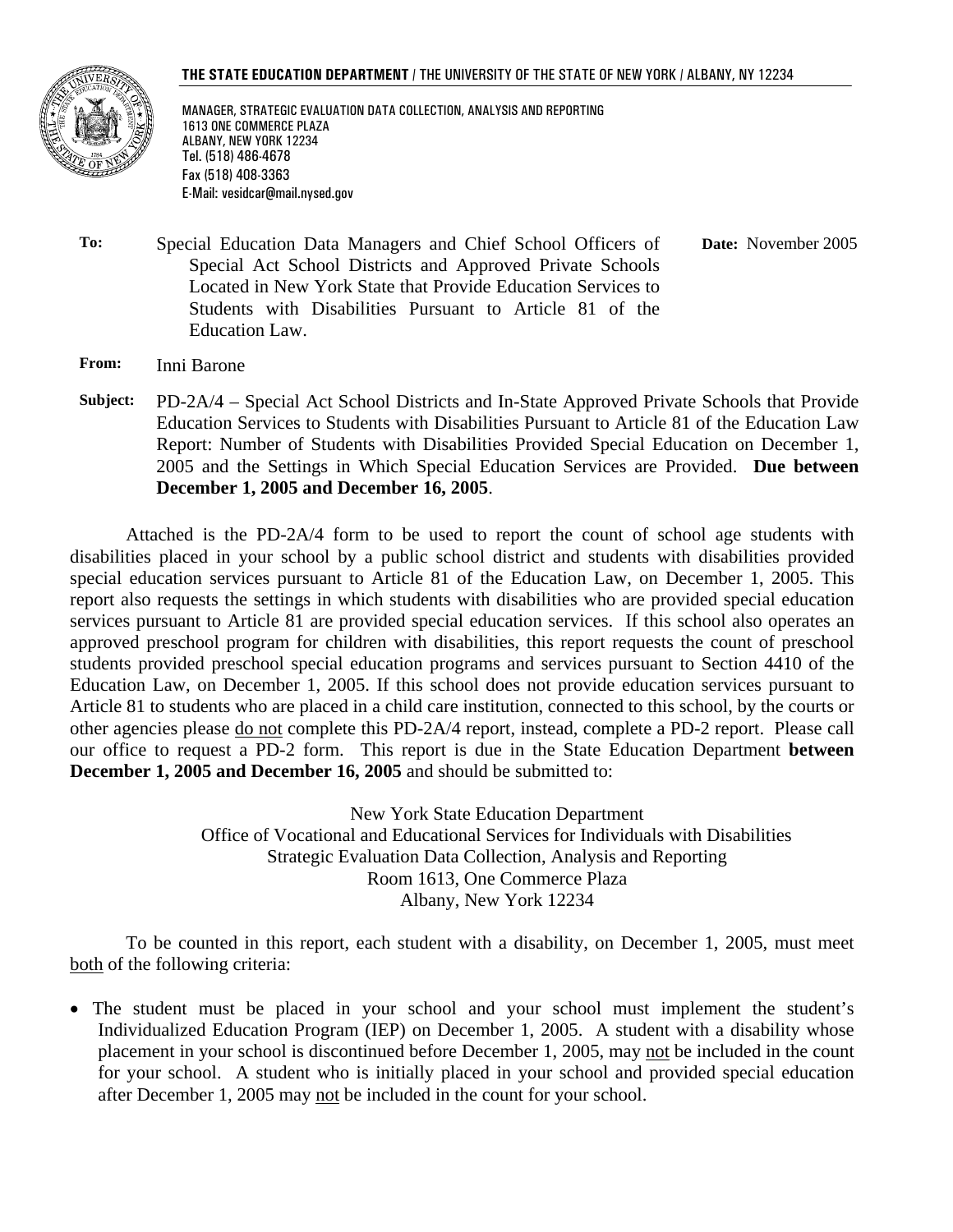• The student must be placed in your school by a New York State school district, or placed by a court or other agency in a child care institution connected to your school and be provided special education services pursuant to Article 81, in accordance with State standards.

Federal law and regulation require that State and local education agencies ensure an unduplicated count of students with disabilities. Before submitting the PD-2A/4 report, please complete local verification procedures to ensure that each student is counted only once. Such verification procedures may include visual scans, computer scans or other methods; and are especially important for schools having several school buildings and for students receiving multiple special education programs or services.

The New York State Education Department (SED) will confirm the accuracy of information included in this report as part of the program review process, or as is otherwise indicated. To facilitate such review for your school, please maintain a list (hard copy or other readily retrievable format) of all students included in this child count until June 30, 2011. Upon completing local verification procedures, if it is determined that one or more counts are incorrect, a revised report (i.e., PD-2A/4 form) must be submitted to SED.

Compared to the PD-2A/4 report for 2004-2005, the PD-2A/4 report for 2005-2006 has been modified in the following ways:

- In Section A, Table 1, the count of preschool children with disabilities provided special education services pursuant to Section 4410 or 4201 of the Education Law, as of December 1, 2005 is disaggregated between children provided special class or special class in an integrated setting and/or special education itinerant teacher (SEIT) services (Line 1) and children who are provided related services only (Line 2).
- Section B, Table 3 has been removed. It collected the number of students with disabilities provided testing accommodations. These data are collected through the individual student record system and through the System to Track Educational Performance (STEP) reporting system.
- Section B, Table 4 has been removed. It collected the number of school age students with disabilities who are also Limited English Proficient. These data are collected through the individual student record system and through the STEP reporting system.
- Section B, Table 6 has been removed. It collected the number of students with disabilities by age and grade. These data are collected through the individual student record system and through the STEP reporting system.

Please note that the data collected through the PD forms are used in the following reports and activities:

- State Performance Plan and Annual Performance Report for Special Education
- Public reporting of LEA results against State targets established in the State Performance Report.
- Calculation of minimum amount of per-pupil IDEA funds to be sub-allocated or spent on services.
- Pocketbook of Goals and Results for Individuals with Disabilities
- Chapter 655 Report to the Governor and the Legislature on the Status of the State's Schools
- Special Education Quality Assurance Reviews
- School District Report Cards
- BOCES Report Cards
- Charter School Report Cards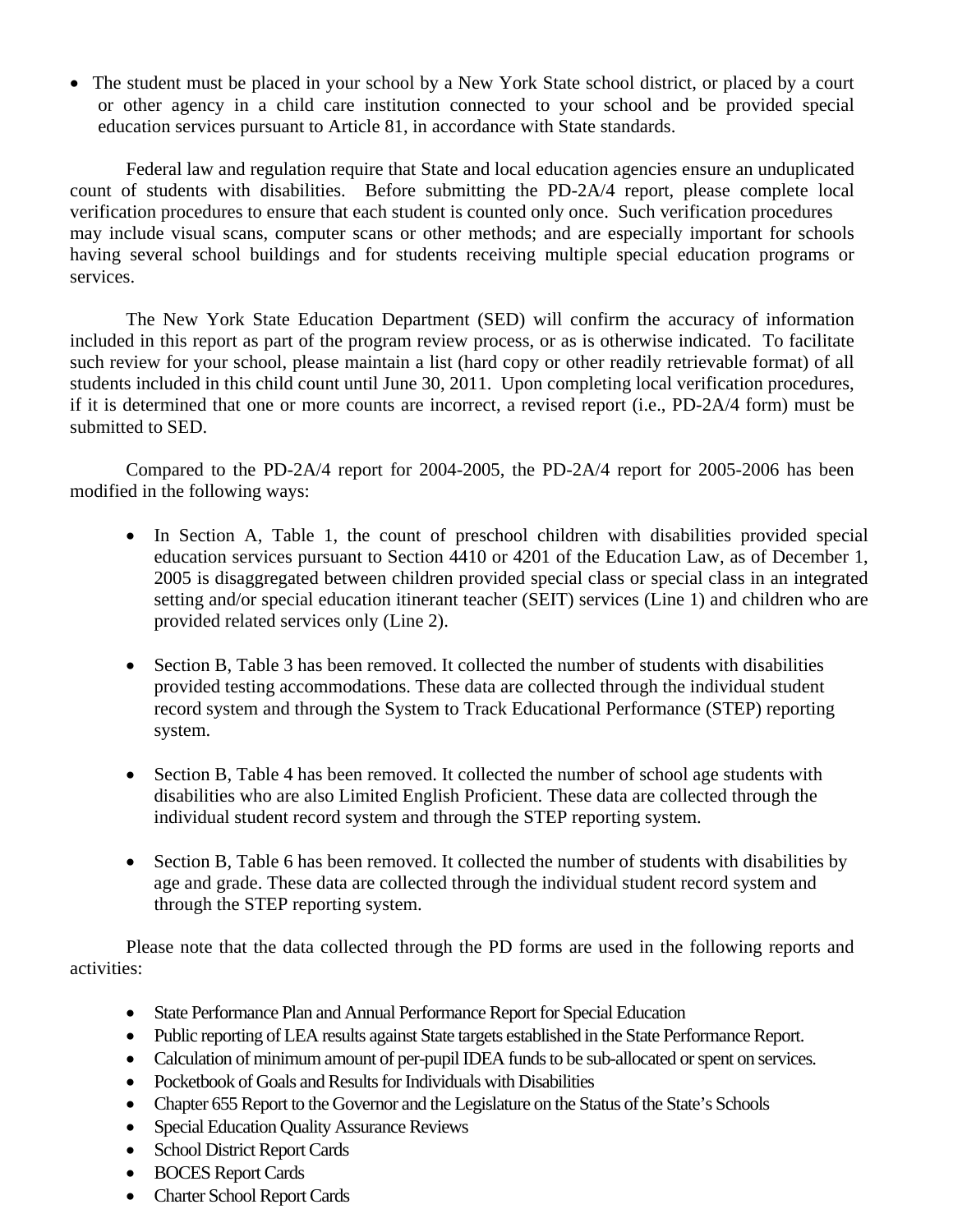- Calculations to identify instances of possible race/ethnicity disproportionality
- Other reports required by State or federal statutes
- Evaluation of programs and policies

If you have any questions or are in need of assistance in completing this report, please contact the Strategic Evaluation Data Collection, Analysis and Reporting (SEDCAR) Unit by using the contact information provided in the letterhead. Thank you.

Attachment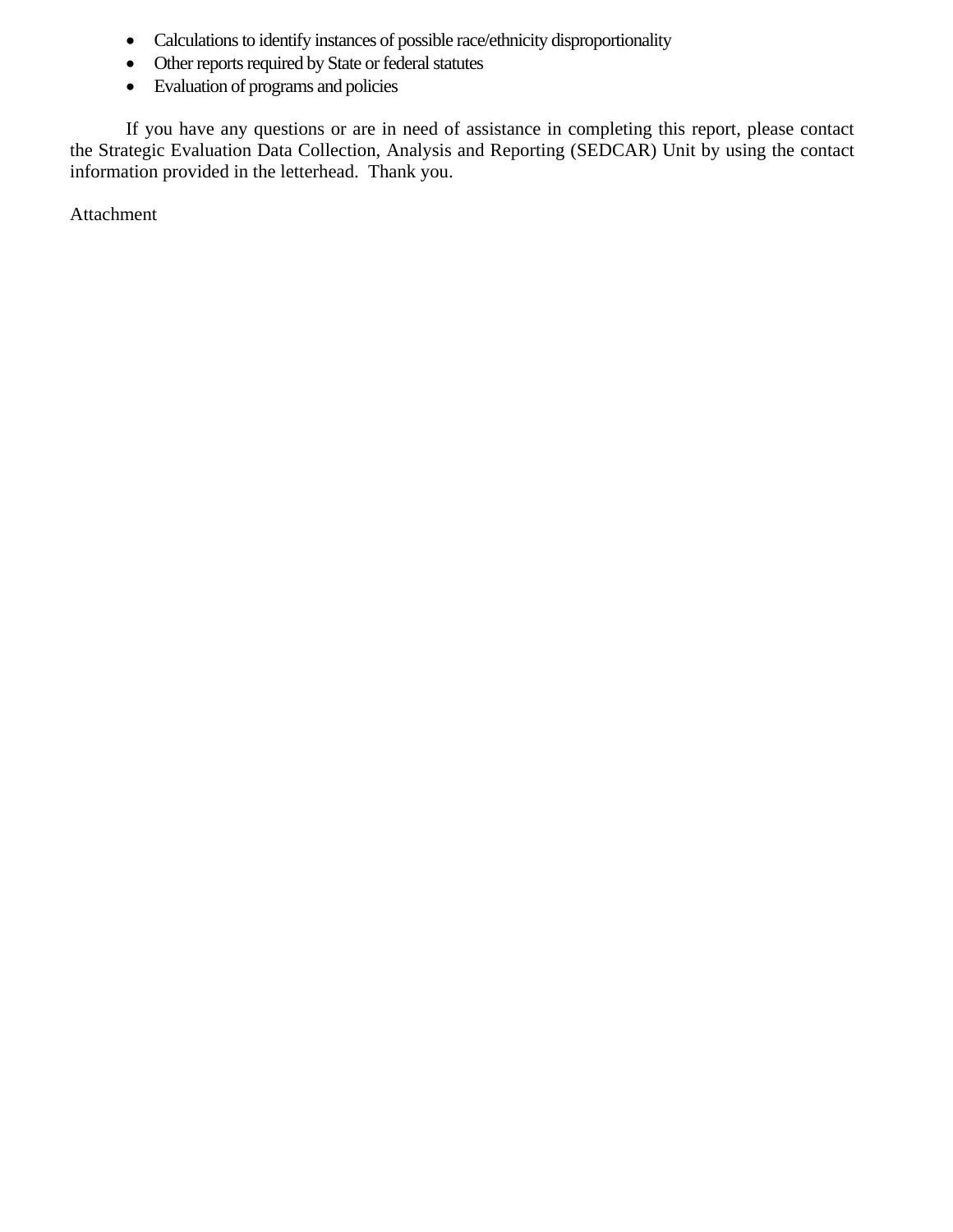#### The University of the State of New York THE STATE EDUCATION DEPARTMENT Office of Vocational and Educational Services for Individuals with Disabilities Strategic Evaluation Data Collection, Analysis and Reporting One Commerce Plaza – Room 1613

Albany, NY 12234-0001

**PD-2A/4-** *Special Act School Districts and In-State Approved Private Schools that Provide Special Education Services to Students with Disabilities Pursuant to Article 81 of the Education Law Report: Number of Students*  with Disabilities Provided Special Education on December 1, 2005 and the Settings in Which Special Education *Services are Provided.* 

| Instructions:         | Return one copy of this report between December 1 and December 16, 2005 to the above<br>1.         |  |  |  |  |  |  |  |  |
|-----------------------|----------------------------------------------------------------------------------------------------|--|--|--|--|--|--|--|--|
|                       | address. (This report may not be signed or submitted prior to December 1, 2005.)                   |  |  |  |  |  |  |  |  |
|                       | 2. Retain one copy (and supporting documentation) in your school for reference and audit           |  |  |  |  |  |  |  |  |
|                       | purposes. The required retention period ends June 30, 2013.                                        |  |  |  |  |  |  |  |  |
|                       | If you have questions about this report, please call (518) 486-4678 or e-mail your questions<br>3. |  |  |  |  |  |  |  |  |
|                       | to vesidcar@mail.nysed.gov                                                                         |  |  |  |  |  |  |  |  |
|                       | <b>School Information</b>                                                                          |  |  |  |  |  |  |  |  |
|                       | (Enter 12-digit SED Code Below)                                                                    |  |  |  |  |  |  |  |  |
|                       |                                                                                                    |  |  |  |  |  |  |  |  |
|                       |                                                                                                    |  |  |  |  |  |  |  |  |
| <b>SCHOOL NAME</b>    |                                                                                                    |  |  |  |  |  |  |  |  |
| <b>ADDRESSS</b>       |                                                                                                    |  |  |  |  |  |  |  |  |
|                       |                                                                                                    |  |  |  |  |  |  |  |  |
|                       |                                                                                                    |  |  |  |  |  |  |  |  |
|                       |                                                                                                    |  |  |  |  |  |  |  |  |
|                       |                                                                                                    |  |  |  |  |  |  |  |  |
|                       | <b>Contact Person Information*</b>                                                                 |  |  |  |  |  |  |  |  |
| <b>NAME</b>           |                                                                                                    |  |  |  |  |  |  |  |  |
| <b>TITLE</b>          |                                                                                                    |  |  |  |  |  |  |  |  |
| <b>TELEPHONE</b>      | <b>FAX</b>                                                                                         |  |  |  |  |  |  |  |  |
| <b>E-MAIL ADDRESS</b> |                                                                                                    |  |  |  |  |  |  |  |  |

\*All correspondence from SEDCAR will be directed to the contact person identified in the PD web based data entry system at http://pd.nysed.gov Please keep the contact person information current, including the e-mail address as most communication will occur via e-mail.

#### *Certification and Assurances*

I have reviewed the information reported on this form and certify that this is a complete and accurate count of New York State students with disabilities served on December 1, 2005. I further certify that the students reported were placed in this school by New York State school districts, or by the courts or other agencies in a child care institution connected with this school and are provided special education services pursuant to Article 81 of the Education Law. Also, all special education services are provided in accordance with Individualized Education Programs and in accordance with State standards.

|                        |             | Chief Administrative         |
|------------------------|-------------|------------------------------|
|                        |             | <b>Officer Must Sign and</b> |
|                        |             | Date on or after             |
| Original Ink Signature | Date Signed | December 1, 2005.            |

| Name of Chief Administrative Officer (Please Type or Print) |  |  |
|-------------------------------------------------------------|--|--|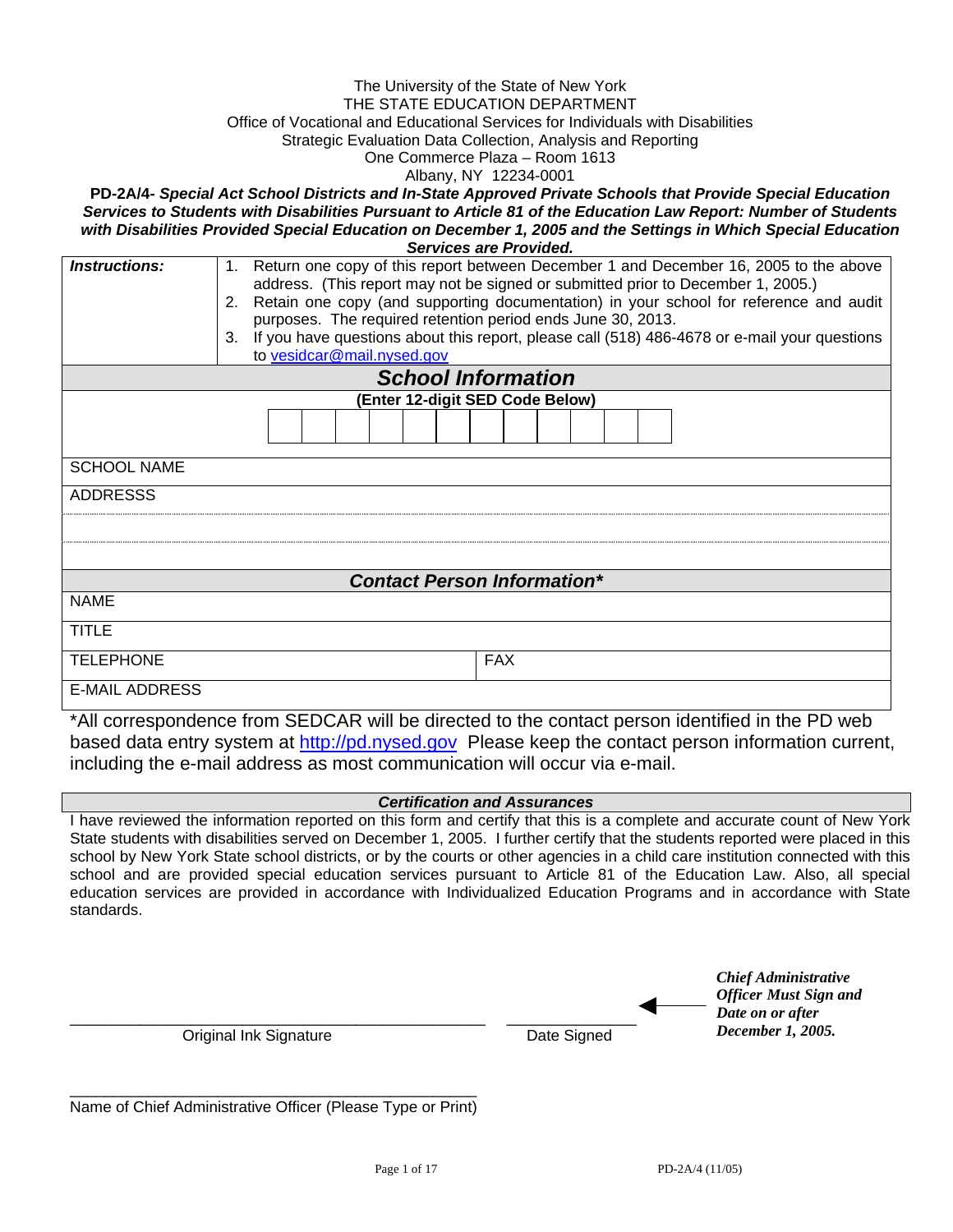### **Instructions and Definitions for Completing the PD-2A/4 Report**

- 1. Approved private schools that do not provide educational services pursuant to Article 81, on December 1, 2005, should not complete this PD-2A/4 report. Instead, a PD-2 report should be completed and may be requested by calling our office.
- 2. Wherever information is requested regarding students' race/ethnicity, please use the following definitions to assist you in determining the most appropriate category for reporting students:

**American Indian/Alaskan Native:** A person having origins in any of the original peoples of North and South America (including Central America) and who maintains tribal affiliation or community attachment.

**Asian or Pacific Islander:** A person having origins in any of the original peoples of the Far East, Southeast Asia, the Indian subcontinent, or the Pacific Islands, including, for example, Cambodia, China, India, Japan, Korea, Malaysia, Pakistan, the Philippine Islands, Thailand, and Vietnam. The Pacific Islands include Hawaii, Guam, and Samoa.

**Black or African American (not Hispanic):** A person having origins in any of the Black racial groups of Africa.

**Hispanic or Latino:** A person of Cuban, Mexican, Puerto Rican, South or Central American, or other Spanish culture or origin, regardless of race.

White (not Hispanic): A person having origins in any of the original peoples of Europe, the Middle East, or North Africa.

- 3. Wherever students are to be reported by age, please report age as of December 1, 2005.
- 4. If specific instructions for some tables are not provided below, they are included with each table of the PD-2A/4 form.

#### **Directions and Definitions for Section C, Reports 1-14**

**Section C, Reports 1-14:** There are two tables for each disability category- Table 1 and Table 2. These tables request placement information for all school aged students with disabilities, ages 4-21, who are the responsibility of your CSE and are provided school age special education programs and services on December 1, 2005. Only include in these tables students with disabilities who are placed by the courts or other agencies in a child care institution connected to this school and are provided special education services pursuant to Article 81 of the Education Law.

**Table 1:** Report the number of students with disabilities who are educated in regular school buildings and removed from regular classes for "Less than 20%", "21% to 60%", or "More than 60%" of the school day or school week. "Regular school buildings" are buildings for both disabled and nondisabled school age students. "Regular classes" are classes for both disabled and nondisabled school age students. Time outside of regular classroom is a measure of the extent of removal from the regular classroom setting, NOT of the total amount of special education services provided. It is the percent of each school day or week that a student receives special education including related services, apart from nondisabled students while within a regular school building. For purposes of these data collection, students in the following settings should be reported in Table 1 (regular school buildings):

- All Special Act School buildings that are attended by both disabled and nondisabled school age students.
- All approved private school buildings that are attended by both disabled and nondisabled school age students.
- Students who attend regular school buildings for at least 50 percent of the school day or school week, even though they may attend programs in separate settings which include only students with disabilities for the rest of the day or week.
- All age appropriate community-based settings that include individuals with and without disabilities, such as vocational sites, in which students with disabilities interact with nondisabled individuals other than nondisabled individuals who are providing services to the students.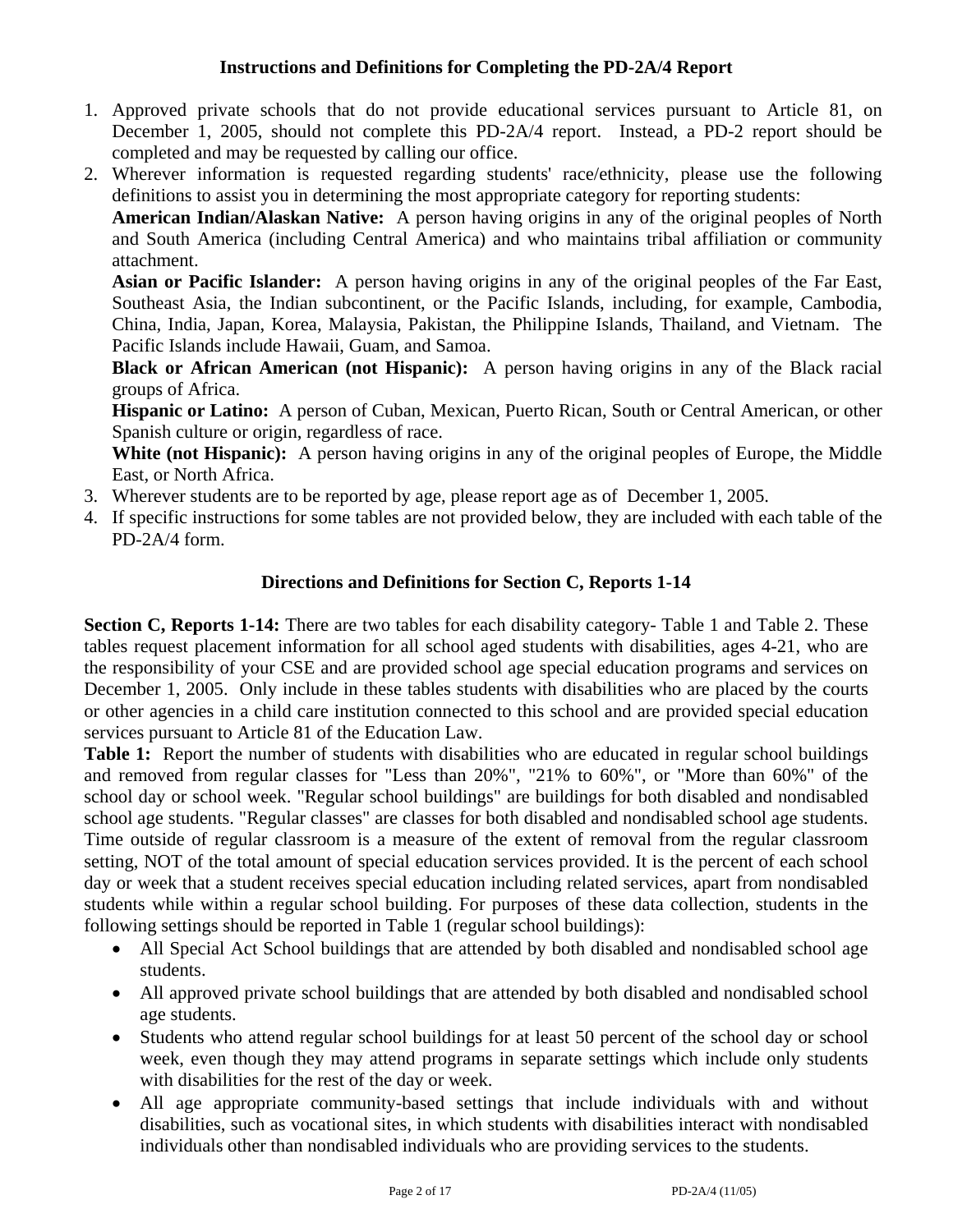In order to determine the percent of time students receive services outside regular classrooms (i.e., in rooms/groupings attended by students with disabilities only), it is important to consider where the service is provided rather than the type of service that is provided. To calculate the percentage of time outside the regular classroom, divide the number of hours the student receives special education and related services outside the regular classroom each day or week by the total number of hours in the school day or school week. Use the length of the entire school day, including all periods and lunch. The following examples are provided for purpose of clarification:

- A student who attends a resource room for one period each day in which special education services are provided to a group of students with disabilities would be counted in Table 1, Line 1 since one period outside of regular classroom would constitute 20 percent or less of the school day.
- A student who is assigned a full-time, one-to-one teacher aide, but who attends regular classrooms for 80 percent or more of the school day should be included in Line 1 of Table 1.
- A student who receives special education services for two hours per day outside of regular classrooms would be reported on Table 1, Line 2. If the two hours of special education services are provided in the regular classroom, the student should be reported in Table 1, Line 1.
- A student whose first period begins at 8:30 a.m. and last period ends at 2:30 p.m. would have a six-hour day or 30-hour week. If the student attended a special class for four 45-minute periods daily and participated in the general education environment for the remainder of the day, that student's "time outside regular classroom" would be 15.0 hours per week or 50 percent of the week. Such a student would be reported in Table 1, Line 2.
- Special education services provided outside the normal school day (e.g., before school or after school) should not be considered time outside the regular classroom, regardless of the type of services or where they are provided. Such students should be counted in Table 1, Line 1.
- Students with disabilities who receive special education programs or services in regular classes that include nondisabled students should be reported in Table 1. This includes regular classrooms in which consultant teachers provide special education programs and services or regular classes in which special class programs are located.

**Table 2:** Report the number of students with disabilities who are educated in separate education settings. These are settings that are attended by students with disabilities only. The definition of each separate education setting follows:

**Special Public Day Schools-** Public day schools that are attended by students with disabilities only. These schools include public school district or BOCES buildings that are attended by students with disabilities only. These schools also include Special Act School Districts if they are attended on a day school basis, and if they include students with disabilities only.

**Special Private Day Schools-** Approved private schools for students with disabilities that are attended by students with disabilities only, on a day basis.

**Public Residential Facility-** A public facility in which the student resides, placed by the courts or other agencies, and attends an education program affiliated with the facility, in buildings that serve only students with disabilities. Public residential facilities include the Special Act School Districts for students who reside in facilities affiliated with these schools. Students with disabilities who reside in Child Care Institutions but are provided special education services in buildings which include disabled and nondisabled students, should be reported in Table 1.

**Private Residential Facility-** A private facility in which the student resides, placed by the courts or other agencies and attends an education program affiliated with the facility, in buildings that serve only students with disabilities. Private residential facilities include approved private schools with a residential component. Not all students residing in such facilities will be reported in this category; if students with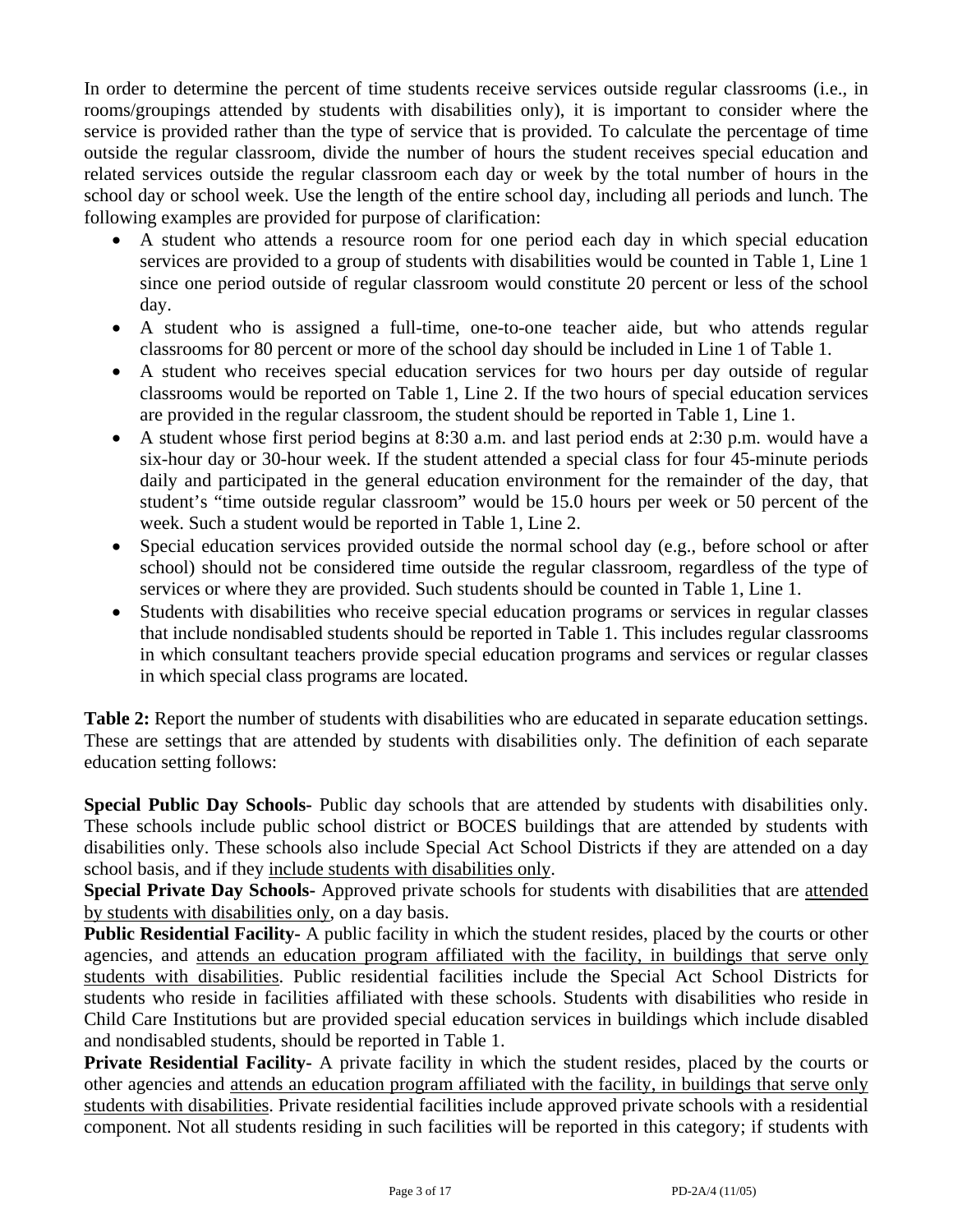disabilities receive special education services in buildings that include disabled and nondisabled students, such students are to be reported in Table 1.

**Home**- Use this setting if the approved private school's Committee on Special Education has determined that the most appropriate educational placement for the student is in the student's residence (or "home"), and not in a school setting.

Hospital or Other Non-School- These are settings in which students with disabilities are provided special education services based on their unique needs.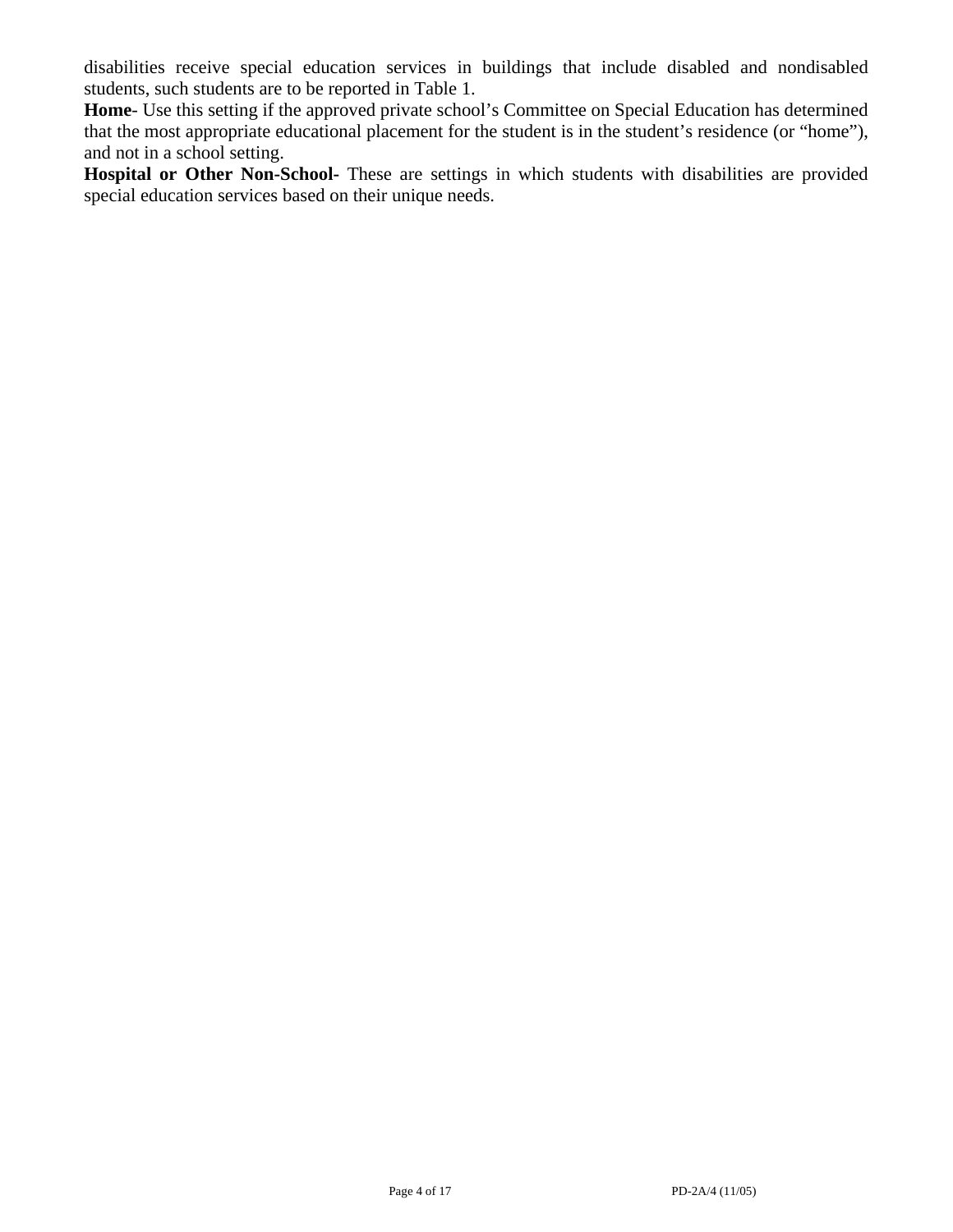Check here if no preschool students with disabilities are provided special education services in your school on December 1, 2005 pursuant to Section 4410 of the Education Law. If so, skip Section A.

Check here if no school age students with disabilities are provided special education services pursuant to Article 81 of the Education Law in your school on December 1, 2005. If so, skip Sections B and C.

*If both boxes are checked, your PD-2A/4 report is complete. Please complete page 1 and return the entire form to the address printed on the top of page 1.* 

#### *Section A: Preschool Age Special Education Programs and Services*

**Table 1:** If this school operates an approved preschool special education program pursuant to Section 4410 of the Education Law, in Line 1 report the number of preschool children provided full-time or part-time special class or special class in an integrated setting and/or special education itinerant teacher (SEIT) services on December 1, 2005. In Line 2, report the number of preschool children provided related services only on December 1, 2005. If children are provided related services as well as special class or special class in an integrated setting and/or SEIT services, they should be included in Line 1 only. Report children by age as of December 1, 2005.

Do not include preschool children receiving evaluation services only in this table.

Please note that for students receiving special education itinerant teacher (SEIT) services and/or related services from more than one approved preschool special education program, only the program that provides SEIT services or is designated by the CPSE to coordinate all related services must count the students in this report.

| Line No.      | Type of Preschool Special Education Service                                                                                                                                                                                                                                                                                                                                                                                            | Ages $3-4*$ | Age<br>$2**$ |
|---------------|----------------------------------------------------------------------------------------------------------------------------------------------------------------------------------------------------------------------------------------------------------------------------------------------------------------------------------------------------------------------------------------------------------------------------------------|-------------|--------------|
|               | Count on December 1, 2005 of preschool children provided full-time or<br>part-time special class or special class in an integrated setting and/or special<br>education itinerant teacher (SEIT) services pursuant to Section 4410 of the<br>Education Law. If children receive related services as well as special class<br>or special class in an integrated setting and/or SEIT services, count them in<br>this line, not in Line 2. |             |              |
| $\mathcal{P}$ | Count on December 1, 2005 of preschool children provided related services<br>only pursuant to Section 4410 of the Education Law.                                                                                                                                                                                                                                                                                                       |             |              |
| 3             | Total                                                                                                                                                                                                                                                                                                                                                                                                                                  |             |              |

\*Students who are 5 years of age on December 1 are "school age" children and must be reported in Section B of this report and not in Section A.

\*\*Students who are 2 years old on December 1, 2005 (who will turn 3 years of age by December 31, 2004) and are receiving preschool special education services, pursuant to Section 4410 or 4201 of the Education Law, should be included in the column for students age 2.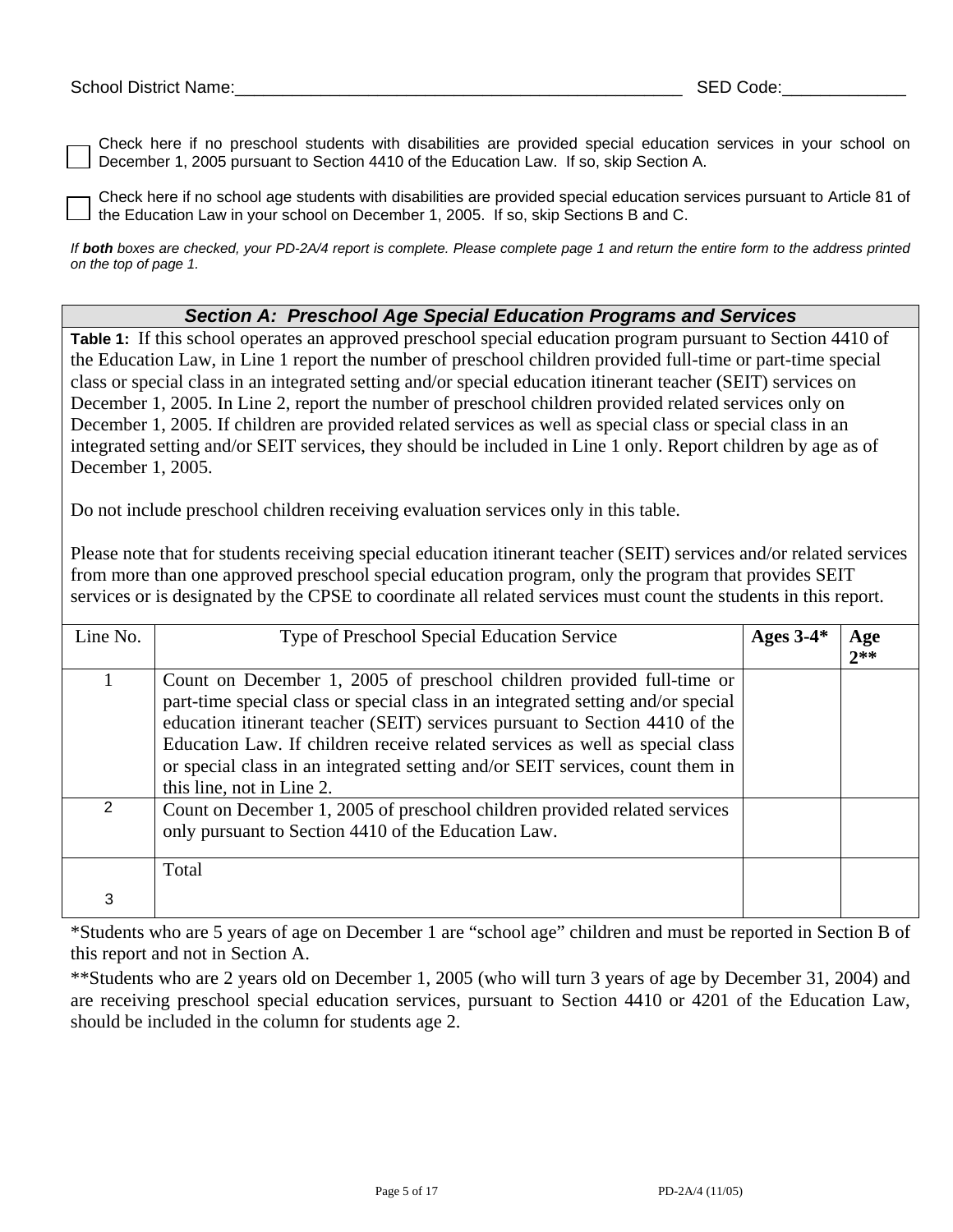|              | Section B: School age Special Education Programs and Services                                             |                 |  |  |  |  |  |  |  |  |
|--------------|-----------------------------------------------------------------------------------------------------------|-----------------|--|--|--|--|--|--|--|--|
|              | Table 1: Provide an unduplicated count of all school age students with disabilities (from New York State) |                 |  |  |  |  |  |  |  |  |
|              | provided special education, on December 1, 2005, by this school.                                          |                 |  |  |  |  |  |  |  |  |
| Line No.     | <b>Report Each Student Only Once</b>                                                                      | Age 4 to $21^*$ |  |  |  |  |  |  |  |  |
|              | Count of school age students with disabilities placed in this school by public                            |                 |  |  |  |  |  |  |  |  |
|              | school districts through a contract.                                                                      |                 |  |  |  |  |  |  |  |  |
| $\mathbf{2}$ | Count of school age students with disabilities placed in a child care institution                         |                 |  |  |  |  |  |  |  |  |
|              | connected to this school and provided special education services pursuant to                              |                 |  |  |  |  |  |  |  |  |
|              | Article 81 of the Education Law. The number entered for this line must match                              |                 |  |  |  |  |  |  |  |  |
|              | the number of students reported in Section C, Report 14.                                                  |                 |  |  |  |  |  |  |  |  |
| $\mathbf{3}$ | Total of Lines 1 and 2: This count is the total count of New York State school                            |                 |  |  |  |  |  |  |  |  |
|              | age students with disabilities served in this program.                                                    |                 |  |  |  |  |  |  |  |  |

\*Only include 4-year-old students if they are in your school age program. Students are eligible to enroll in school age (kindergarten) programs if they become five years old by December 1 or by a later date established by the school/agency. For example, if a student's birthday is on December 5, 2000, and the school/agency policy for admission to school is "five years of age by December 31", the student could be enrolled in the kindergarten program and be 4 years old on December 1, 2005.

*Section B: School District Placements of School age Students with Disabilities* **Table 2:** For students reported in **Section B, Table 1, Line 1** above; provide the same count by age and disability. Please report students according to their actual age on December 1, 2005 (i.e., a student who is 12 years and 10 months on December 1, 2005 is counted as age 12). Any student having both Deafness and Blindness must be reported as "Deaf- Blindness" on Line 12.

|                | Number of Students by Age on December 1, 2005           |         |              |              |              |              |              |
|----------------|---------------------------------------------------------|---------|--------------|--------------|--------------|--------------|--------------|
| Line           | <b>Disability Category</b>                              | $4 - 5$ | $6 - 11$     | $12 - 13$    | $14 - 17$    | $18 - 21$    | <b>Total</b> |
| No.            |                                                         | Years*  | <b>Years</b> | <b>Years</b> | <b>Years</b> | <b>Years</b> |              |
| 1              | <b>Autism</b>                                           |         |              |              |              |              |              |
| $\overline{2}$ | <b>Emotional Disturbance</b>                            |         |              |              |              |              |              |
| $\mathbf{3}$   | <b>Learning Disability</b>                              |         |              |              |              |              |              |
| 4              | <b>Mental Retardation</b>                               |         |              |              |              |              |              |
| $5\phantom{1}$ | <b>Deafness</b>                                         |         |              |              |              |              |              |
| 6              | <b>Hearing Impairment</b>                               |         |              |              |              |              |              |
| 7              | <b>Speech or Language Impairment</b>                    |         |              |              |              |              |              |
| 8              | <b>Visual Impairment (includes</b><br><b>Blindness)</b> |         |              |              |              |              |              |
| 9              | <b>Orthopedic Impairment</b>                            |         |              |              |              |              |              |
| 10             | <b>Other Health Impairment</b>                          |         |              |              |              |              |              |
| 11             | <b>Multiple Disabilities</b>                            |         |              |              |              |              |              |
| 12             | <b>Deaf-Blindness</b>                                   |         |              |              |              |              |              |
| 13             | <b>Traumatic Brain Injury</b>                           |         |              |              |              |              |              |
| 14             | Total - Lines 1 through 13                              |         |              |              |              |              | ◀            |

\*Only include 4-year-old students if they are in your school age program. See asterisk under Section B, Table 1.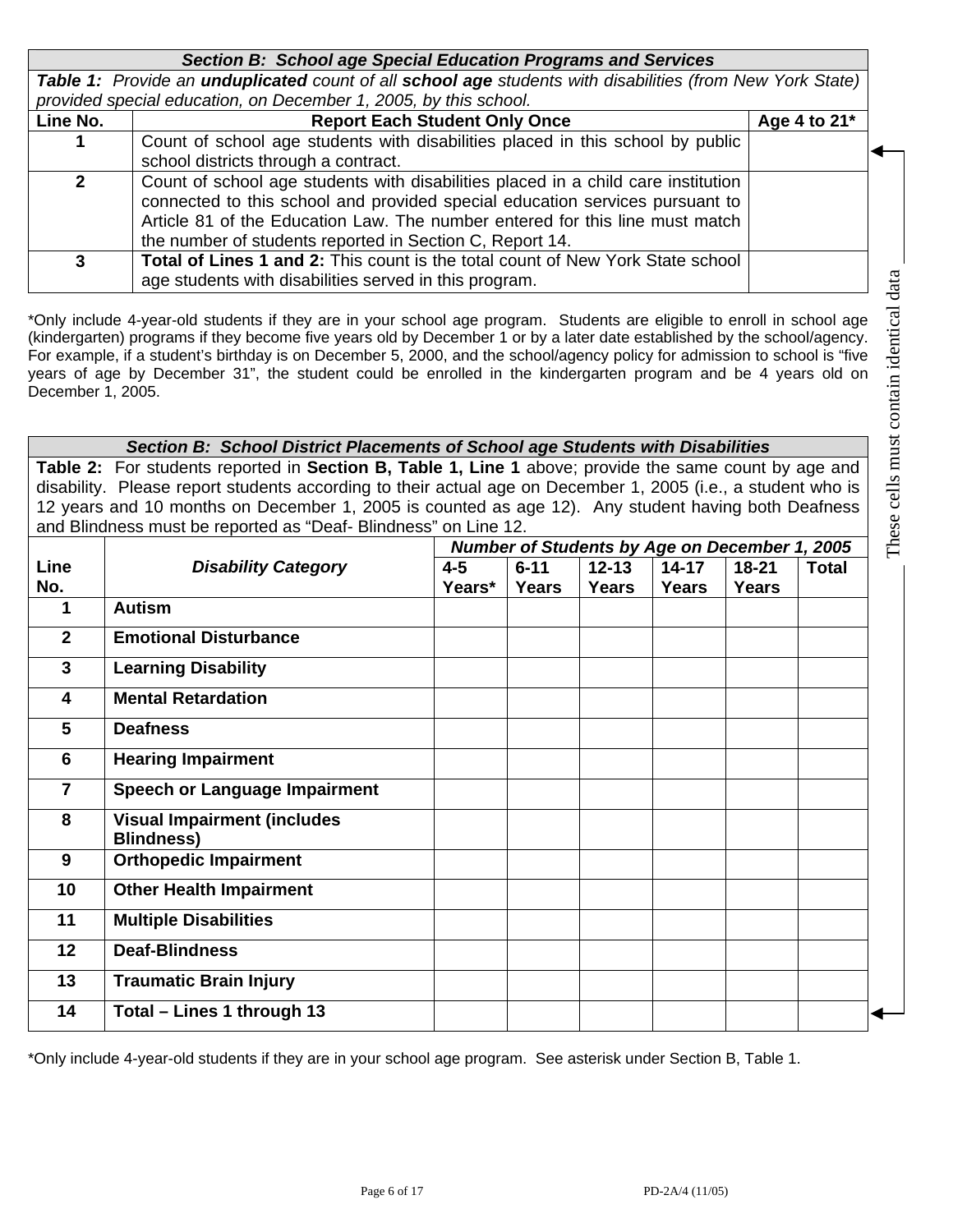**Directions:** Please review directions and definitions for completing reports 1-14 beginning on page 2. In the following 17 reports in this section, only include students with disabilities who are provided educational services pursuant to Article 81 of the Education Law. The total number of students reported in reports 1-13 and in reports 15 and 16 must be equal to the total number of students reported in Section B, Table 1, Line 2.

### *Report 1: Report of Students with Autism as of December 1, 2005*

**Table1: In Regular School-Based Programs in buildings attended by disabled and nondisabled students**  (Consultant Teacher, Resource Room, Special Class, et. al.)

|               |                                |     | в        |                  |           |           |       |
|---------------|--------------------------------|-----|----------|------------------|-----------|-----------|-------|
| Line          |                                |     |          | <b>Age Group</b> |           |           |       |
| <b>Number</b> | Time OUTSIDE Regular Classroom | 4-5 | $6 - 11$ | $12 - 13$        | $14 - 17$ | $18 - 21$ | Total |
| 01            | 20% or less                    |     |          |                  |           |           |       |
| 02            | 21% to 60%                     |     |          |                  |           |           |       |
| 03            | More than 60%                  |     |          |                  |           |           |       |
| 04            | Total                          |     |          |                  |           |           |       |

**Table 2: In Separate Settings** , outside of regular school facilities, in buildings that are attended by students with disabilities only. In Line 5, include students who are placed on home instruction by the CSE.

|               |                                     | Α   | в        |                  |       |           |              |
|---------------|-------------------------------------|-----|----------|------------------|-------|-----------|--------------|
| Line          |                                     |     |          | <b>Age Group</b> |       |           |              |
| <b>Number</b> | <b>Type of Setting</b>              | 4-5 | $6 - 11$ | $12 - 13$        | 14-17 | $18 - 21$ | <b>Total</b> |
| 01            | Special Public Day School           |     |          |                  |       |           |              |
| 02            | Special Private Day School          |     |          |                  |       |           |              |
| 03            | <b>Public Residential Facility</b>  |     |          |                  |       |           |              |
| 04            | <b>Private Residential Facility</b> |     |          |                  |       |           |              |
| 05            | Home                                |     |          |                  |       |           |              |
| 06            | Hospital or Other Non-school        |     |          |                  |       |           |              |
| 07            | <b>Total</b>                        |     |          |                  |       |           |              |

# *Report 2: Report of Students with Emotional Disturbance as of December 1, 2005*

**Table 1: In Regular School-Based Programs in buildings attended by disabled and nondisabled students**  (Consultant Teacher, Resource Room, Special Class, et. al.)

| Line          |                                       |     |          | <b>Age Group</b> |           |           |              |
|---------------|---------------------------------------|-----|----------|------------------|-----------|-----------|--------------|
| <b>Number</b> | <b>Time OUTSIDE Regular Classroom</b> | 4-5 | $6 - 11$ | $12 - 13$        | $14 - 17$ | $18 - 21$ | <b>Total</b> |
| 01            | 20% or less                           |     |          |                  |           |           |              |
| 02            | 21% to 60%                            |     |          |                  |           |           |              |
| 03            | More than 60%                         |     |          |                  |           |           |              |
| 04            | Total                                 |     |          |                  |           |           |              |

|               |                                     | A   | в        |                  | D     | Е         |              |
|---------------|-------------------------------------|-----|----------|------------------|-------|-----------|--------------|
| Line          |                                     |     |          | <b>Age Group</b> |       |           |              |
| <b>Number</b> | <b>Type of Setting</b>              | 4-5 | $6 - 11$ | $12 - 13$        | 14-17 | $18 - 21$ | <b>Total</b> |
| 01            | Special Public Day School           |     |          |                  |       |           |              |
| 02            | Special Private Day School          |     |          |                  |       |           |              |
| 03            | <b>Public Residential Facility</b>  |     |          |                  |       |           |              |
| 04            | <b>Private Residential Facility</b> |     |          |                  |       |           |              |
| 05            | Home                                |     |          |                  |       |           |              |
| 06            | Hospital or Other Non-school        |     |          |                  |       |           |              |
| 07            | <b>Total</b>                        |     |          |                  |       |           |              |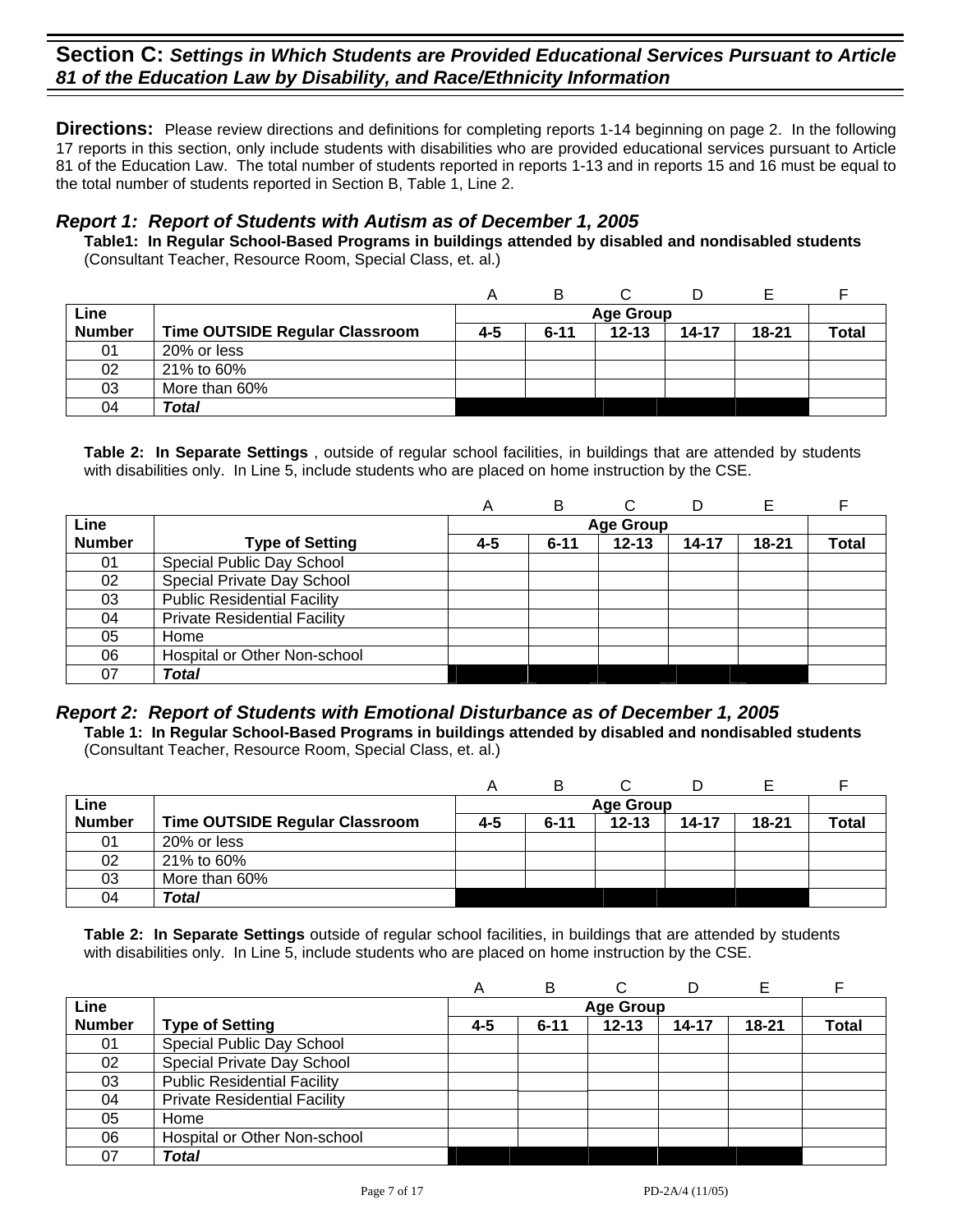## *Report 3: Report of Students with Learning Disabilities as of December 1, 2005*

**Table 1: In Regular School-Based Programs in buildings attended by disabled and nondisabled students**  (Consultant Teacher, Resource Room, Special Class, et. al.)

|               |                                | А       |          |                  |       |           |              |
|---------------|--------------------------------|---------|----------|------------------|-------|-----------|--------------|
| Line          |                                |         |          | <b>Age Group</b> |       |           |              |
| <b>Number</b> | Time OUTSIDE Regular Classroom | $4 - 5$ | $6 - 11$ | $12 - 13$        | 14-17 | $18 - 21$ | <b>Total</b> |
| 01            | 20% or less                    |         |          |                  |       |           |              |
| 02            | 21% to 60%                     |         |          |                  |       |           |              |
| 03            | More than 60%                  |         |          |                  |       |           |              |
| 04            | Total                          |         |          |                  |       |           |              |

**Table 2: In Separate Settings** outside of regular school facilities, in buildings that are attended by students with disabilities only. In Line 5, include students who are placed on home instruction by the CSE.

|               |                                     | А   | B        |                  |       |           |              |
|---------------|-------------------------------------|-----|----------|------------------|-------|-----------|--------------|
| Line          |                                     |     |          | <b>Age Group</b> |       |           |              |
| <b>Number</b> | <b>Type of Setting</b>              | 4-5 | $6 - 11$ | $12 - 13$        | 14-17 | $18 - 21$ | <b>Total</b> |
| 01            | Special Public Day School           |     |          |                  |       |           |              |
| 02            | Special Private Day School          |     |          |                  |       |           |              |
| 03            | <b>Public Residential Facility</b>  |     |          |                  |       |           |              |
| 04            | <b>Private Residential Facility</b> |     |          |                  |       |           |              |
| 05            | Home                                |     |          |                  |       |           |              |
| 06            | Hospital or Other Non-school        |     |          |                  |       |           |              |
| 07            | <b>Total</b>                        |     |          |                  |       |           |              |

#### *Report 4: Report of Students with Mental Retardation as of December 1, 2005*

**Table 1: In Regular School-Based Programs in buildings attended by disabled and nondisabled students**  (Consultant Teacher, Resource Room, Special Class, et. al.)

|               |                                       | А   | B                |           |       |           |       |  |  |
|---------------|---------------------------------------|-----|------------------|-----------|-------|-----------|-------|--|--|
| Line          |                                       |     | <b>Age Group</b> |           |       |           |       |  |  |
| <b>Number</b> | <b>Time OUTSIDE Regular Classroom</b> | 4-5 | $6 - 11$         | $12 - 13$ | 14-17 | $18 - 21$ | Total |  |  |
| 01            | 20% or less                           |     |                  |           |       |           |       |  |  |
| 02            | 21% to 60%                            |     |                  |           |       |           |       |  |  |
| 03            | More than 60%                         |     |                  |           |       |           |       |  |  |
| 04            | Total                                 |     |                  |           |       |           |       |  |  |

|               |                                     | Α   | B        | C                |       |           |       |
|---------------|-------------------------------------|-----|----------|------------------|-------|-----------|-------|
| Line          |                                     |     |          | <b>Age Group</b> |       |           |       |
| <b>Number</b> | <b>Type of Setting</b>              | 4-5 | $6 - 11$ | $12 - 13$        | 14-17 | $18 - 21$ | Total |
| 01            | Special Public Day School           |     |          |                  |       |           |       |
| 02            | Special Private Day School          |     |          |                  |       |           |       |
| 03            | <b>Public Residential Facility</b>  |     |          |                  |       |           |       |
| 04            | <b>Private Residential Facility</b> |     |          |                  |       |           |       |
| 05            | Home                                |     |          |                  |       |           |       |
| 06            | Hospital or Other Non-school        |     |          |                  |       |           |       |
| 07            | Total                               |     |          |                  |       |           |       |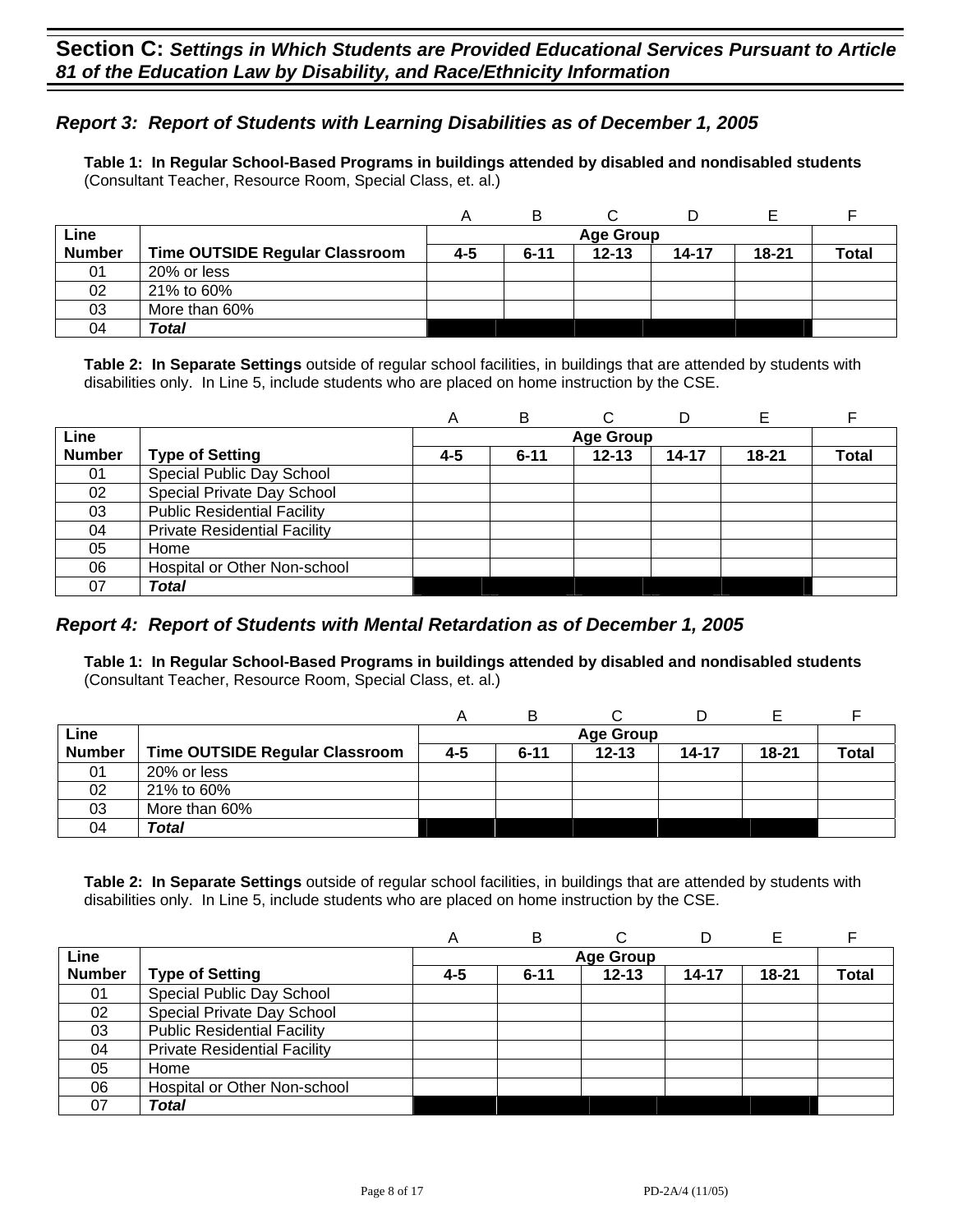### *Report 5: Report of Students with Deafness as of December 1, 2005*

**Table 1: In Regular School-Based Programs in buildings attended by disabled and nondisabled students** (Consultant Teacher, Resource Room, Special Class, et. al.)

|               |                                       | Α       |                  |           |           |           |       |  |  |
|---------------|---------------------------------------|---------|------------------|-----------|-----------|-----------|-------|--|--|
| Line          |                                       |         | <b>Age Group</b> |           |           |           |       |  |  |
| <b>Number</b> | <b>Time OUTSIDE Regular Classroom</b> | $4 - 5$ | $6 - 11$         | $12 - 13$ | $14 - 17$ | $18 - 21$ | Total |  |  |
| 01            | 20% or less                           |         |                  |           |           |           |       |  |  |
| 02            | 21% to 60%                            |         |                  |           |           |           |       |  |  |
| 03            | More than 60%                         |         |                  |           |           |           |       |  |  |
| 04            | Total                                 |         |                  |           |           |           |       |  |  |

**Table 2: In Separate Settings** outside of regular school facilities, in buildings that are attended by students with disabilities only. In Line 5, include students who are placed on home instruction by the CSE.

|               |                                     | Α   | в        |                  | D         |           |              |
|---------------|-------------------------------------|-----|----------|------------------|-----------|-----------|--------------|
| Line          |                                     |     |          | <b>Age Group</b> |           |           |              |
| <b>Number</b> | <b>Type of Setting</b>              | 4-5 | $6 - 11$ | $12 - 13$        | $14 - 17$ | $18 - 21$ | <b>Total</b> |
| 01            | Special Public Day School           |     |          |                  |           |           |              |
| 02            | Special Private Day School          |     |          |                  |           |           |              |
| 03            | <b>Public Residential Facility</b>  |     |          |                  |           |           |              |
| 04            | <b>Private Residential Facility</b> |     |          |                  |           |           |              |
| 05            | Home                                |     |          |                  |           |           |              |
| 06            | Hospital or Other Non-school        |     |          |                  |           |           |              |
| 07            | <b>Total</b>                        |     |          |                  |           |           |              |

#### *Report 6: Report of Students with Hearing Impairments as of December 1, 2005*

**Table 1: In Regular School-Based Programs in buildings attended by disabled and nondisabled students** (Consultant Teacher, Resource Room, Special Class, et. al.)

|               |                                       | A   | в                |           |       |       |       |  |  |
|---------------|---------------------------------------|-----|------------------|-----------|-------|-------|-------|--|--|
| Line          |                                       |     | <b>Age Group</b> |           |       |       |       |  |  |
| <b>Number</b> | <b>Time OUTSIDE Regular Classroom</b> | 4-5 | $6 - 11$         | $12 - 13$ | 14-17 | 18-21 | Total |  |  |
| 01            | 20% or less                           |     |                  |           |       |       |       |  |  |
| 02            | 21% to 60%                            |     |                  |           |       |       |       |  |  |
| 03            | More than 60%                         |     |                  |           |       |       |       |  |  |
| 04            | Total                                 |     |                  |           |       |       |       |  |  |

|               |                                     | $\forall$ | B        |                  |       |           |              |
|---------------|-------------------------------------|-----------|----------|------------------|-------|-----------|--------------|
| Line          |                                     |           |          | <b>Age Group</b> |       |           |              |
| <b>Number</b> | <b>Type of Setting</b>              | 4-5       | $6 - 11$ | $12 - 13$        | 14-17 | $18 - 21$ | <b>Total</b> |
| 01            | Special Public Day School           |           |          |                  |       |           |              |
| 02            | Special Private Day School          |           |          |                  |       |           |              |
| 03            | <b>Public Residential Facility</b>  |           |          |                  |       |           |              |
| 04            | <b>Private Residential Facility</b> |           |          |                  |       |           |              |
| 05            | Home                                |           |          |                  |       |           |              |
| 06            | Hospital or Other Non-school        |           |          |                  |       |           |              |
| 07            | Total                               |           |          |                  |       |           |              |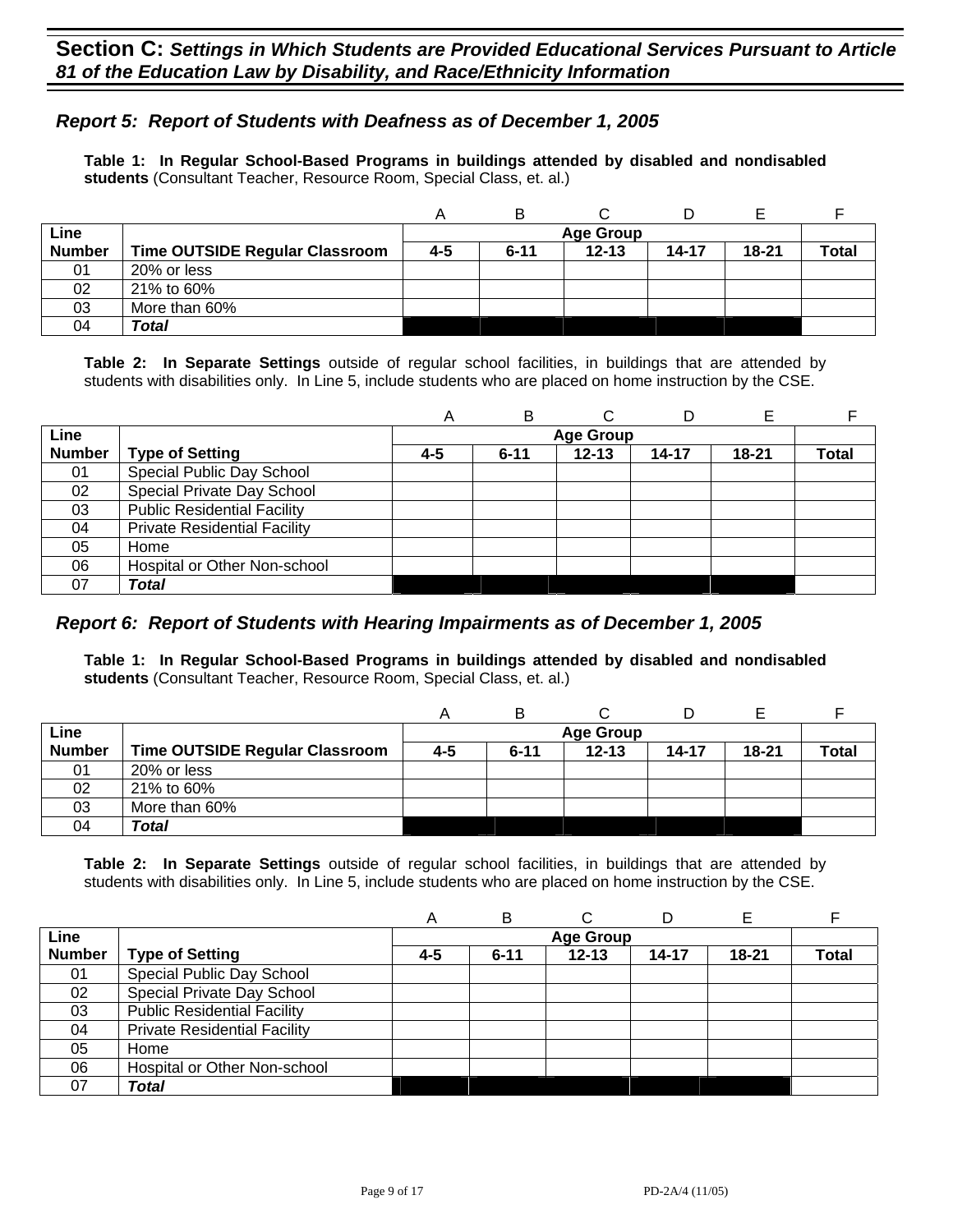### *Report 7: Report of Students with Speech or Language Impairments as of December 1, 2005*

**Table 1: In Regular School-Based Programs in buildings attended by disabled and nondisabled students** (Consultant Teacher, Resource Room, Special Class, et. al.)

|               |                                |     | B                |           |           |       |              |  |  |
|---------------|--------------------------------|-----|------------------|-----------|-----------|-------|--------------|--|--|
| Line          |                                |     | <b>Age Group</b> |           |           |       |              |  |  |
| <b>Number</b> | Time OUTSIDE Regular Classroom | 4-5 | $6 - 11$         | $12 - 13$ | $14 - 17$ | 18-21 | <b>Total</b> |  |  |
| 01            | 20% or less                    |     |                  |           |           |       |              |  |  |
| 02            | 21% to 60%                     |     |                  |           |           |       |              |  |  |
| 03            | More than 60%                  |     |                  |           |           |       |              |  |  |
| 04            | Total                          |     |                  |           |           |       |              |  |  |

**Table 2: In Separate Settings** outside of regular school facilities, in buildings that are attended by students with disabilities only. In Line 5, include students who are placed on home instruction by the CSE.

|               |                                     | Α   | в        | С                | D     |           |              |
|---------------|-------------------------------------|-----|----------|------------------|-------|-----------|--------------|
| Line          |                                     |     |          | <b>Age Group</b> |       |           |              |
| <b>Number</b> | <b>Type of Setting</b>              | 4-5 | $6 - 11$ | $12 - 13$        | 14-17 | $18 - 21$ | <b>Total</b> |
| 01            | Special Public Day School           |     |          |                  |       |           |              |
| 02            | Special Private Day School          |     |          |                  |       |           |              |
| 03            | <b>Public Residential Facility</b>  |     |          |                  |       |           |              |
| 04            | <b>Private Residential Facility</b> |     |          |                  |       |           |              |
| 05            | Home                                |     |          |                  |       |           |              |
| 06            | Hospital or Other Non-school        |     |          |                  |       |           |              |
| 07            | Total                               |     |          |                  |       |           |              |

#### *Report 8: Report of Students with Visual Impairments (including Blindness) as of December 1, 2005*

**Table 1: In Regular School-Based Programs in buildings attended by disabled and nondisabled students** (Consultant Teacher, Resource Room, Special Class, et. al.)

|               |                                       |         | в        |                  |           |           |              |
|---------------|---------------------------------------|---------|----------|------------------|-----------|-----------|--------------|
| Line          |                                       |         |          | <b>Age Group</b> |           |           |              |
| <b>Number</b> | <b>Time OUTSIDE Regular Classroom</b> | $4 - 5$ | $6 - 11$ | $12 - 13$        | $14 - 17$ | $18 - 21$ | <b>Total</b> |
| 01            | 20% or less                           |         |          |                  |           |           |              |
| 02            | 21% to 60%                            |         |          |                  |           |           |              |
| 03            | More than 60%                         |         |          |                  |           |           |              |
| 04            | Total                                 |         |          |                  |           |           |              |

|               |                                     | Α   | в        |                  |           |           |       |
|---------------|-------------------------------------|-----|----------|------------------|-----------|-----------|-------|
| Line          |                                     |     |          | <b>Age Group</b> |           |           |       |
| <b>Number</b> | <b>Type of Setting</b>              | 4-5 | $6 - 11$ | $12 - 13$        | $14 - 17$ | $18 - 21$ | Total |
| 01            | Special Public Day School           |     |          |                  |           |           |       |
| 02            | Special Private Day School          |     |          |                  |           |           |       |
| 03            | <b>Public Residential Facility</b>  |     |          |                  |           |           |       |
| 04            | <b>Private Residential Facility</b> |     |          |                  |           |           |       |
| 05            | Home                                |     |          |                  |           |           |       |
| 06            | Hospital or Other Non-school        |     |          |                  |           |           |       |
| 07            | Total                               |     |          |                  |           |           |       |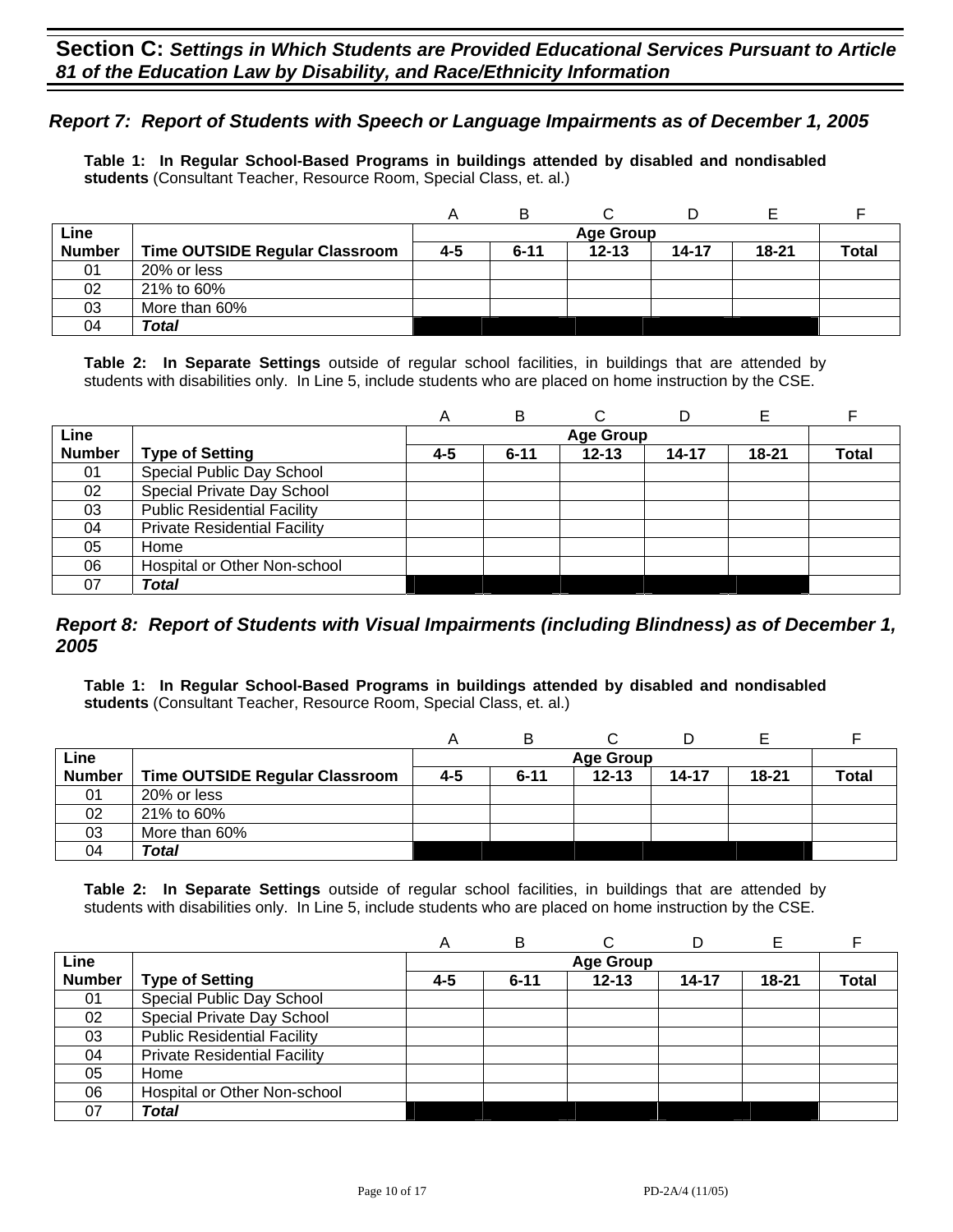### *Report 9: Report of Students with Orthopedic Impairments as of December 1, 2005*

**Table 1: In Regular School-Based Programs in buildings attended by disabled and nondisabled students** (Consultant Teacher, Resource Room, Special Class, et. al.)

|               |                                |     | в                |           | D         |       |              |  |  |
|---------------|--------------------------------|-----|------------------|-----------|-----------|-------|--------------|--|--|
| Line          |                                |     | <b>Age Group</b> |           |           |       |              |  |  |
| <b>Number</b> | Time OUTSIDE Regular Classroom | 4-5 | $6 - 11$         | $12 - 13$ | $14 - 17$ | 18-21 | <b>Total</b> |  |  |
| 01            | 20% or less                    |     |                  |           |           |       |              |  |  |
| 02            | 21% to 60%                     |     |                  |           |           |       |              |  |  |
| 03            | More than 60%                  |     |                  |           |           |       |              |  |  |
| 04            | Total                          |     |                  |           |           |       |              |  |  |

**Table 2: In Separate Settings** outside of regular school facilities, in buildings that are attended by students with disabilities only. In Line 5, include students who are placed on home instruction by the CSE.

|               |                                     | A   | B        | C                | D         |       |              |
|---------------|-------------------------------------|-----|----------|------------------|-----------|-------|--------------|
| Line          |                                     |     |          | <b>Age Group</b> |           |       |              |
| <b>Number</b> | <b>Type of Setting</b>              | 4-5 | $6 - 11$ | $12 - 13$        | $14 - 17$ | 18-21 | <b>Total</b> |
| 01            | Special Public Day School           |     |          |                  |           |       |              |
| 02            | Special Private Day School          |     |          |                  |           |       |              |
| 03            | <b>Public Residential Facility</b>  |     |          |                  |           |       |              |
| 04            | <b>Private Residential Facility</b> |     |          |                  |           |       |              |
| 05            | Home                                |     |          |                  |           |       |              |
| 06            | Hospital or Other Non-school        |     |          |                  |           |       |              |
| 07            | Total                               |     |          |                  |           |       |              |

#### *Report 10: Report of Students with Other Health Impairments as of December 1, 2005*

**Table 1: In Regular School-Based Programs in buildings attended by disabled and nondisabled students** (Consultant Teacher, Resource Room, Special Class, et. al.)

|               |                                |     | в        |                  |       |           |              |
|---------------|--------------------------------|-----|----------|------------------|-------|-----------|--------------|
| Line          |                                |     |          | <b>Age Group</b> |       |           |              |
| <b>Number</b> | Time OUTSIDE Regular Classroom | 4-5 | $6 - 11$ | $12 - 13$        | 14-17 | $18 - 21$ | <b>Total</b> |
| 01            | 20% or less                    |     |          |                  |       |           |              |
| 02            | 21% to 60%                     |     |          |                  |       |           |              |
| 03            | More than 60%                  |     |          |                  |       |           |              |
| 04            | Total                          |     |          |                  |       |           |              |

|               |                                     | A       | B        |                  |       | Е         |       |
|---------------|-------------------------------------|---------|----------|------------------|-------|-----------|-------|
| Line          |                                     |         |          | <b>Age Group</b> |       |           |       |
| <b>Number</b> | <b>Type of Setting</b>              | $4 - 5$ | $6 - 11$ | $12 - 13$        | 14-17 | $18 - 21$ | Total |
| 01            | Special Public Day School           |         |          |                  |       |           |       |
| 02            | Special Private Day School          |         |          |                  |       |           |       |
| 03            | <b>Public Residential Facility</b>  |         |          |                  |       |           |       |
| 04            | <b>Private Residential Facility</b> |         |          |                  |       |           |       |
| 05            | Home                                |         |          |                  |       |           |       |
| 06            | Hospital or Other Non-school        |         |          |                  |       |           |       |
| 07            | <b>Total</b>                        |         |          |                  |       |           |       |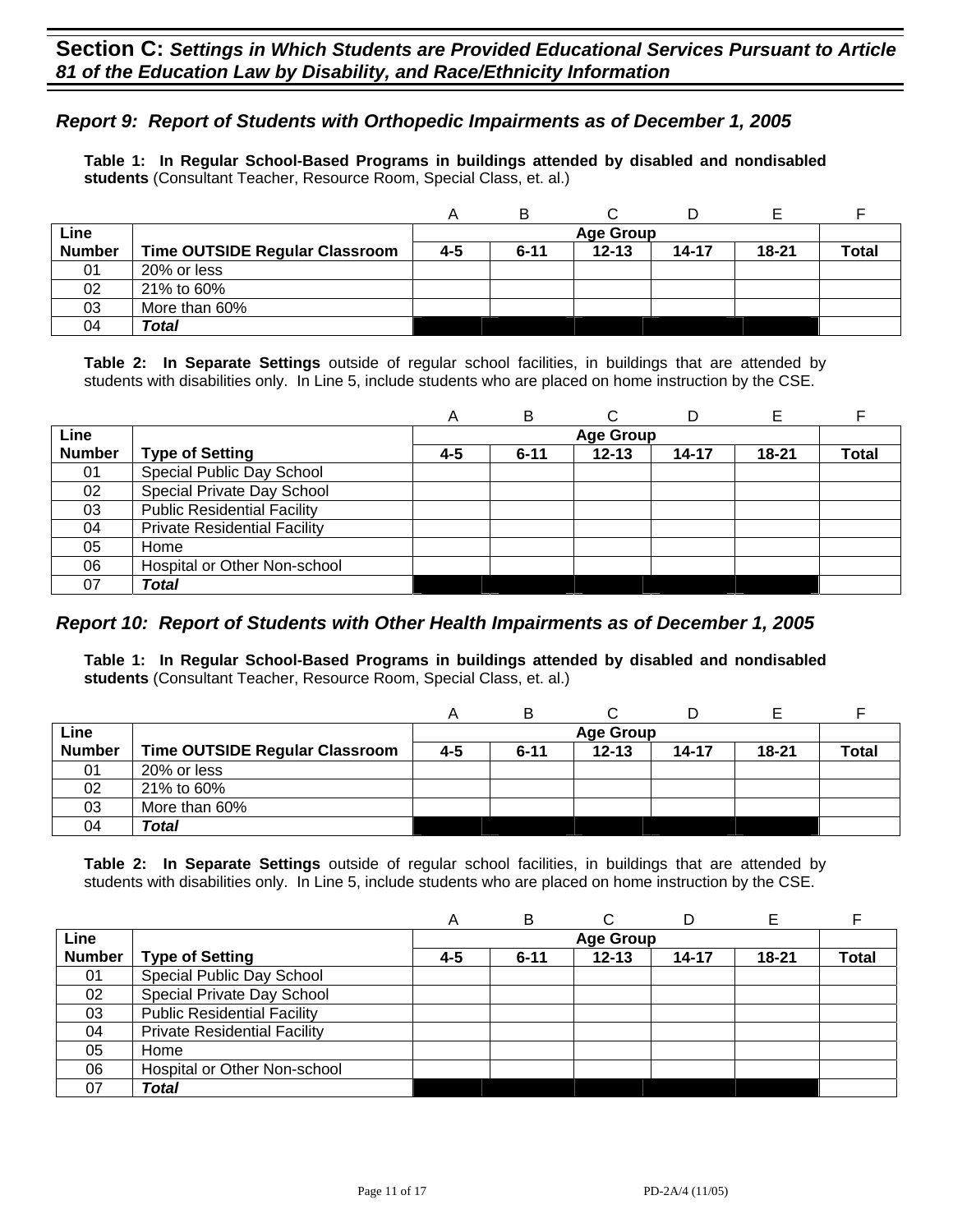### *Report 11: Report of Students with Multiple Disabilities as of December 1, 2005*

**Table 1: In Regular School-Based Programs in buildings attended by disabled and nondisabled students** (Consultant Teacher, Resource Room, Special Class, et. al.)

|               |                                |     | B                |           |       |           |              |  |  |  |
|---------------|--------------------------------|-----|------------------|-----------|-------|-----------|--------------|--|--|--|
| Line          |                                |     | <b>Age Group</b> |           |       |           |              |  |  |  |
| <b>Number</b> | Time OUTSIDE Regular Classroom | 4-5 | $6 - 11$         | $12 - 13$ | 14-17 | $18 - 21$ | <b>Total</b> |  |  |  |
| 01            | 20% or less                    |     |                  |           |       |           |              |  |  |  |
| 02            | 21% to 60%                     |     |                  |           |       |           |              |  |  |  |
| 03            | More than 60%                  |     |                  |           |       |           |              |  |  |  |
| 04            | Total                          |     |                  |           |       |           |              |  |  |  |

**Table 2: In Separate Settings** outside of regular school facilities, in buildings that are attended by students with disabilities only. In Line 5, include students who are placed on home instruction by the CSE.

|               |                                     | A   | в        |                  | D     | Е         |       |
|---------------|-------------------------------------|-----|----------|------------------|-------|-----------|-------|
| Line          |                                     |     |          | <b>Age Group</b> |       |           |       |
| <b>Number</b> | <b>Type of Setting</b>              | 4-5 | $6 - 11$ | $12 - 13$        | 14-17 | $18 - 21$ | Total |
| 01            | Special Public Day School           |     |          |                  |       |           |       |
| 02            | Special Private Day School          |     |          |                  |       |           |       |
| 03            | <b>Public Residential Facility</b>  |     |          |                  |       |           |       |
| 04            | <b>Private Residential Facility</b> |     |          |                  |       |           |       |
| 05            | Home                                |     |          |                  |       |           |       |
| 06            | Hospital or Other Non-school        |     |          |                  |       |           |       |
| 07            | Total                               |     |          |                  |       |           |       |

#### *Report 12: Report of Students with Deaf - Blindness as of December 1, 2005*

**Table 1: In Regular School-Based Programs in buildings attended by disabled and nondisabled students** (Consultant Teacher, Resource Room, Special Class, et. al.)

|               |                                |         | B        |                  |       |           |              |
|---------------|--------------------------------|---------|----------|------------------|-------|-----------|--------------|
| Line          |                                |         |          | <b>Age Group</b> |       |           |              |
| <b>Number</b> | Time OUTSIDE Regular Classroom | $4 - 5$ | $6 - 11$ | $12 - 13$        | 14-17 | $18 - 21$ | <b>Total</b> |
| 01            | 20% or less                    |         |          |                  |       |           |              |
| 02            | 21% to 60%                     |         |          |                  |       |           |              |
| 03            | More than 60%                  |         |          |                  |       |           |              |
| 04            | Total                          |         |          |                  |       |           |              |

|               |                                     | А       | В        | C                |           | Е         |              |
|---------------|-------------------------------------|---------|----------|------------------|-----------|-----------|--------------|
| Line          |                                     |         |          | <b>Age Group</b> |           |           |              |
| <b>Number</b> | <b>Type of Setting</b>              | $4 - 5$ | $6 - 11$ | $12 - 13$        | $14 - 17$ | $18 - 21$ | <b>Total</b> |
| 01            | Special Public Day School           |         |          |                  |           |           |              |
| 02            | Special Private Day School          |         |          |                  |           |           |              |
| 03            | <b>Public Residential Facility</b>  |         |          |                  |           |           |              |
| 04            | <b>Private Residential Facility</b> |         |          |                  |           |           |              |
| 05            | Home                                |         |          |                  |           |           |              |
| 06            | Hospital or Other Non-school        |         |          |                  |           |           |              |
| 07            | Total                               |         |          |                  |           |           |              |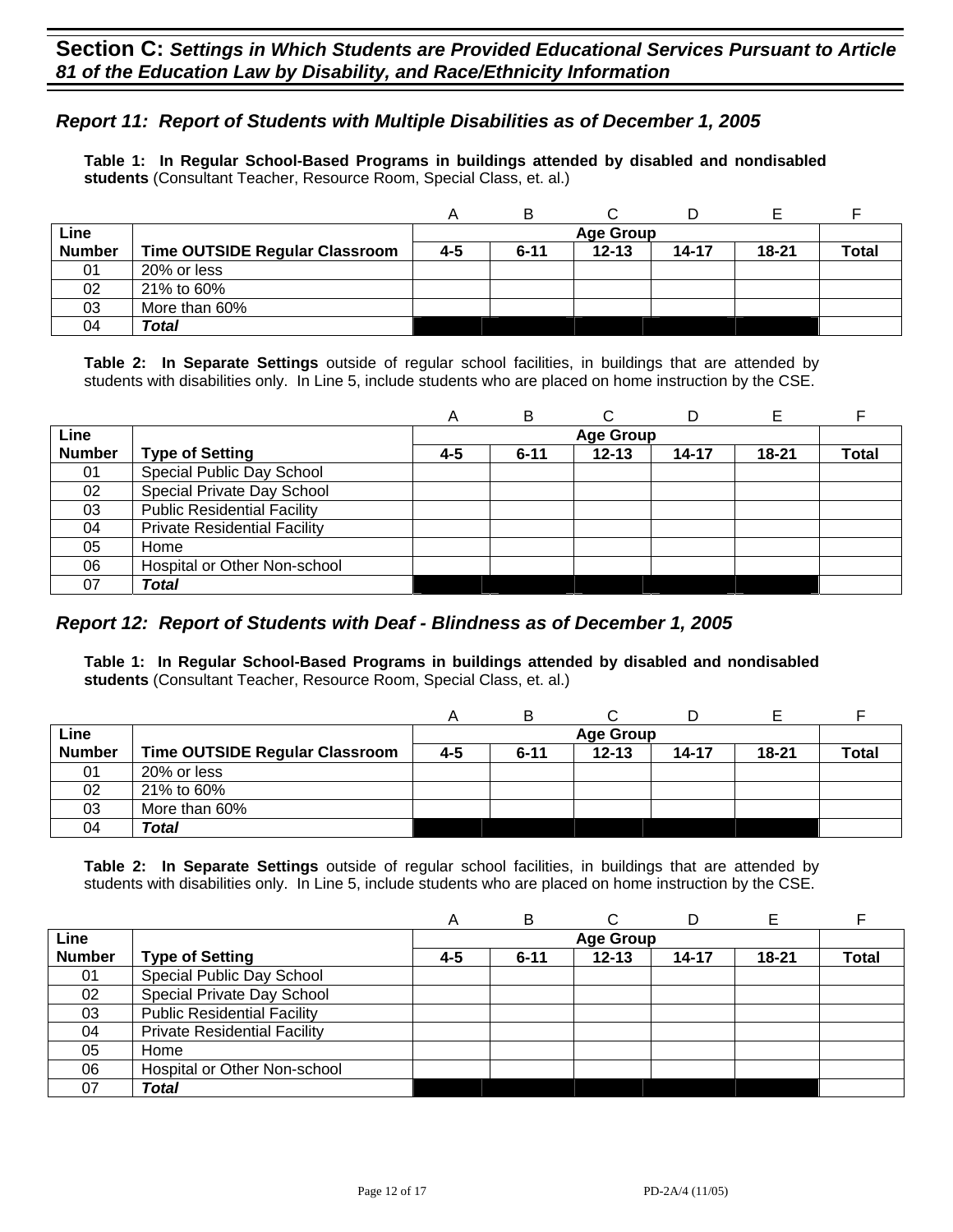### *Report 13: Report of Students with Traumatic Brain Injury as of December 1, 2005*

**Table 1: In Regular School-Based Programs in buildings attended by disabled and nondisabled students** (Consultant Teacher, Resource Room, Special Class, et. al.)

|               |                                       |     | в                |           |           |       |              |  |  |  |
|---------------|---------------------------------------|-----|------------------|-----------|-----------|-------|--------------|--|--|--|
| Line          |                                       |     | <b>Age Group</b> |           |           |       |              |  |  |  |
| <b>Number</b> | <b>Time OUTSIDE Regular Classroom</b> | 4-5 | $6 - 11$         | $12 - 13$ | $14 - 17$ | 18-21 | <b>Total</b> |  |  |  |
| 01            | 20% or less                           |     |                  |           |           |       |              |  |  |  |
| 02            | 21% to 60%                            |     |                  |           |           |       |              |  |  |  |
| 03            | More than 60%                         |     |                  |           |           |       |              |  |  |  |
| 04            | Total                                 |     |                  |           |           |       |              |  |  |  |

|               |                                     | A   | в        | ⌒                | D     |           |              |
|---------------|-------------------------------------|-----|----------|------------------|-------|-----------|--------------|
| Line          |                                     |     |          | <b>Age Group</b> |       |           |              |
| <b>Number</b> | <b>Type of Setting</b>              | 4-5 | $6 - 11$ | $12 - 13$        | 14-17 | $18 - 21$ | <b>Total</b> |
| 01            | Special Public Day School           |     |          |                  |       |           |              |
| 02            | Special Private Day School          |     |          |                  |       |           |              |
| 03            | <b>Public Residential Facility</b>  |     |          |                  |       |           |              |
| 04            | <b>Private Residential Facility</b> |     |          |                  |       |           |              |
| 05            | Home                                |     |          |                  |       |           |              |
| 06            | Hospital or Other Non-school        |     |          |                  |       |           |              |
| 07            | Total                               |     |          |                  |       |           |              |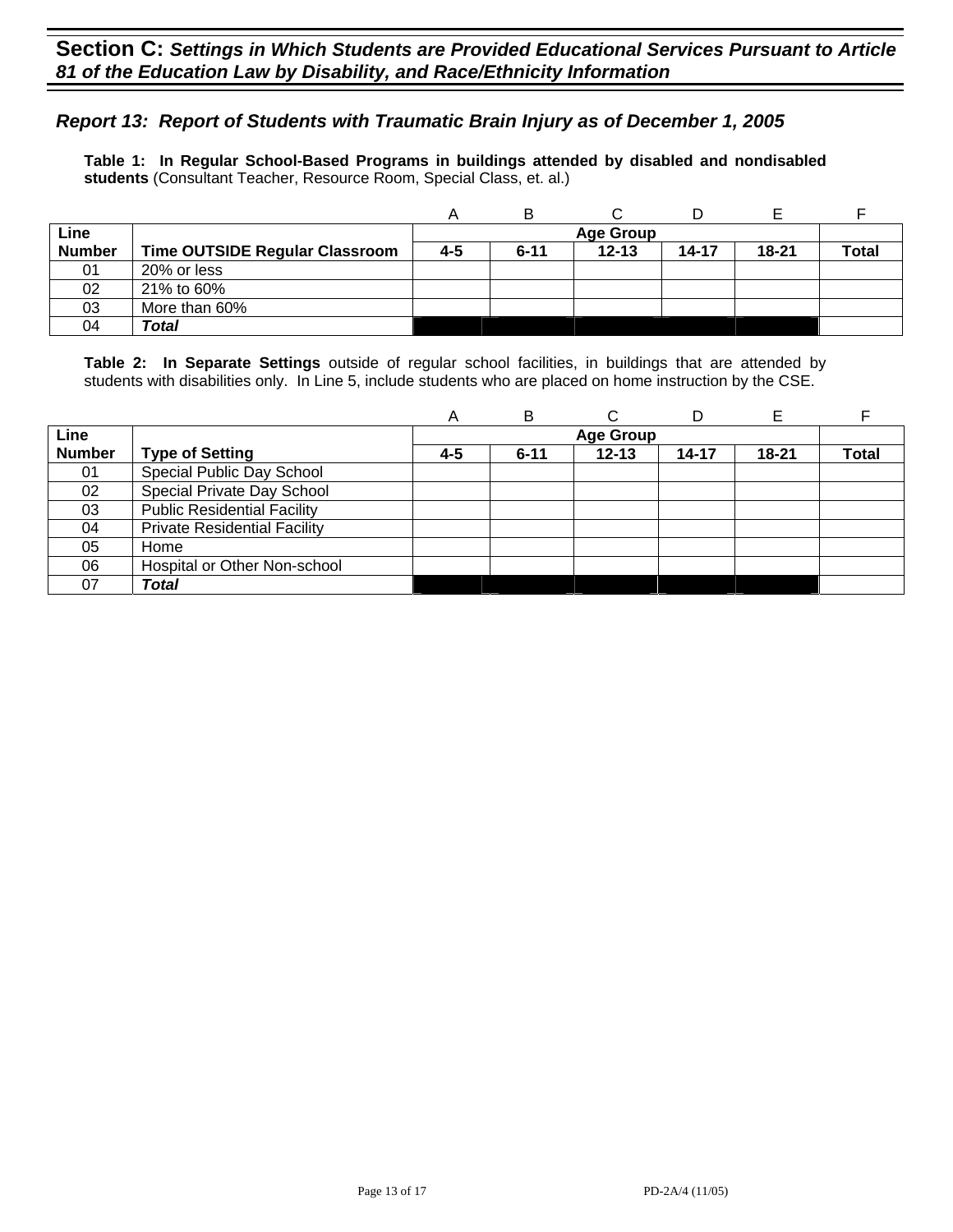### *Report 14: Summary Report of All Students with Disabilities as of December 1, 2005*

The two tables below aggregate the data reported in Reports 1 to 13 to facilitate State and local data verification procedures. Completing these two tables will facilitate the reporting of race/ethnicity data in Reports 15 and 16.

**Table 1: In Regular School-Based Programs in buildings attended by disabled and nondisabled students** (Consultant Teacher, Resource Room, Special Class, et. al.)

|               |                                       |         | в        |           |           |           |              |
|---------------|---------------------------------------|---------|----------|-----------|-----------|-----------|--------------|
| Line          |                                       |         |          | Age Group |           |           |              |
| <b>Number</b> | <b>Time OUTSIDE Regular Classroom</b> | $4 - 5$ | $6 - 11$ | $12 - 13$ | $14 - 17$ | $18 - 21$ | <b>Total</b> |
| 01            | 20% or less                           |         |          |           |           |           |              |
| 02            | 21% to 60%                            |         |          |           |           |           |              |
| 03            | More than 60%                         |         |          |           |           |           |              |
| 04            | Total                                 |         |          |           |           |           |              |

**Table 2: In Separate Settings** outside of regular school facilities, in buildings that are attended by students with disabilities only. In Line 5, include students who are placed on home instruction by the CSE.

|               |                                     | A       | B        | С                |       |           |              |
|---------------|-------------------------------------|---------|----------|------------------|-------|-----------|--------------|
| Line          | <b>Type of Setting</b>              |         |          | <b>Age Group</b> |       |           |              |
| <b>Number</b> |                                     | $4 - 5$ | $6 - 11$ | $12 - 13$        | 14-17 | $18 - 21$ | <b>Total</b> |
| 01            | Special Public Day School           |         |          |                  |       |           |              |
| 02            | Special Private Day School          |         |          |                  |       |           |              |
| 03            | <b>Public Residential Facility</b>  |         |          |                  |       |           |              |
| 04            | <b>Private Residential Facility</b> |         |          |                  |       |           |              |
| 05            | Home                                |         |          |                  |       |           |              |
| 06            | Hospital or Other Non-school        |         |          |                  |       |           |              |
| 07            | Total                               |         |          |                  |       |           |              |

*Notes for Reviewing Data Reported in Report 14 Above:* 

- The Report 14 total in Table 1, Line 4, Column F, plus the total in Table 2, Line 7, Column F must equal the total in Section B, Table 1, Line 2 (students provided services pursuant to Article 81) of this PD-2A/4 form.
- The total in each cell of Tables 1 and 2 of Report 14 should be the cumulative total of the corresponding cells from Reports 1-13.
- The totals on each line of Column F in Tables 1 and 2 above should be identical to the totals in Column F of each line in Tables 1 and 2 of Report 15.
- The total for Table 1 plus Table 2 above should equal the total reported in Line 14 of Column F of Report 16.
- The total for Report 14, Table 1, Columns D and E plus Table 2, Columns D and E must be equal to the total number of students reported in Report 17.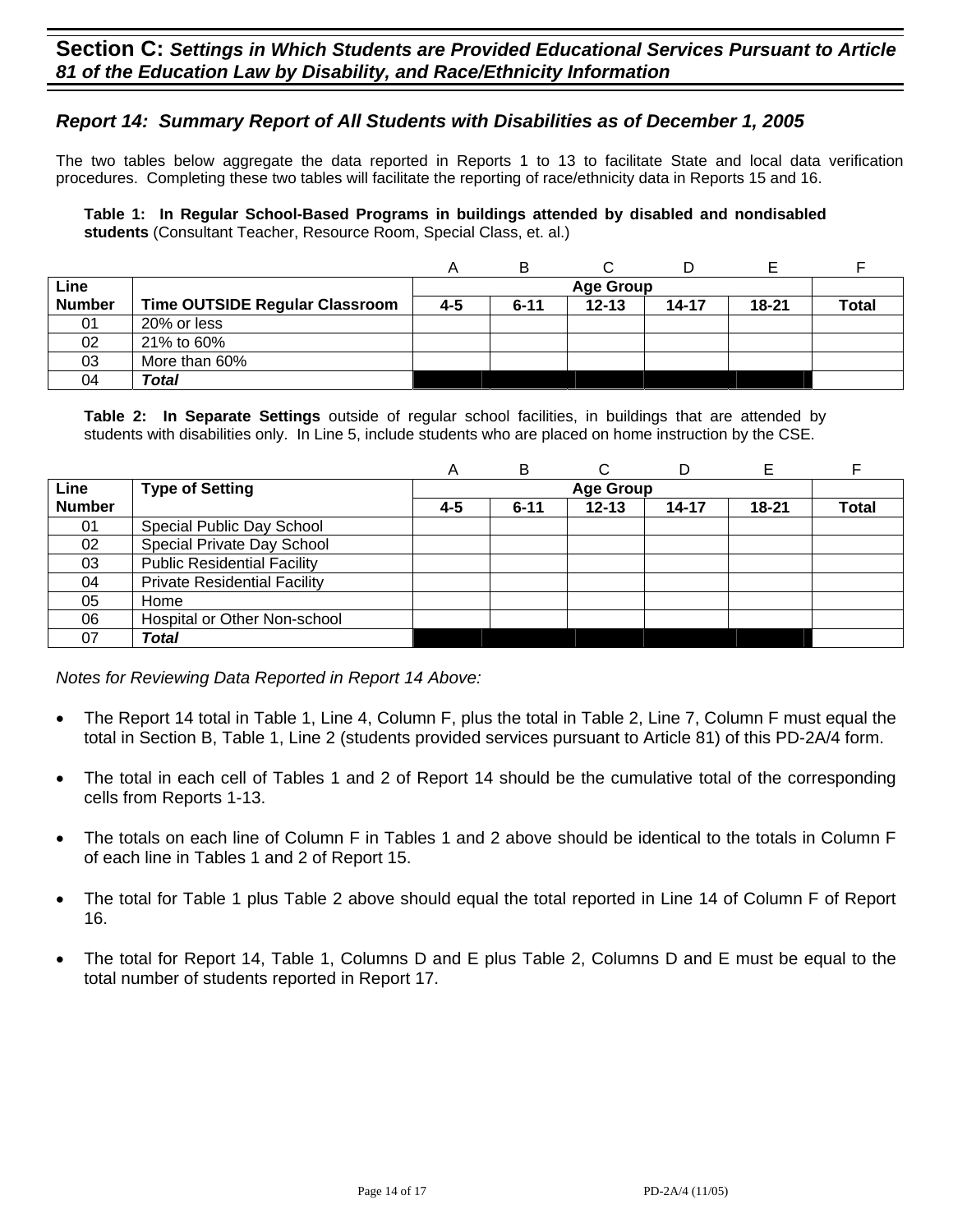### *Report 15: Report of Students with Disabilities Provided Educational Services Pursuant to Article 81, as of December 1, 2005, by Race/Ethnicity Category and Type of Placement*

For all students reported in Table 1 and Table 2 of Report 14, enter the number that appear to belong, identify with, or are regarded in the community as belonging to each race/ethnic group. (Each student should be counted once.) The Total (Column F) for each Line in this Report must match the Total (Column F) for each Line in Report 14.

**Table 1: In Regular School-Based Programs in buildings attended by disabled and nondisabled students** (Consultant Teacher, Resource Room, Special Class, et. al.)

|               |                 | A                            | B                                 | $\mathbf C$                | D               | E                          | F            |
|---------------|-----------------|------------------------------|-----------------------------------|----------------------------|-----------------|----------------------------|--------------|
| Line          |                 | <b>American</b><br>Indian or | Asian<br>or                       | <b>Black</b><br>(not of    |                 | White<br>(not of           |              |
| <b>Number</b> | <b>Settings</b> | Alaskan<br><b>Native</b>     | <b>Pacific</b><br><b>Islander</b> | <b>Hispanic</b><br>origin) | <b>Hispanic</b> | <b>Hispanic</b><br>origin) | <b>Total</b> |
| 01            | 20% or less     |                              |                                   |                            |                 |                            |              |
| 02            | 21% to 60%      |                              |                                   |                            |                 |                            |              |
| 03            | More than 60%   |                              |                                   |                            |                 |                            |              |
| 04            | <b>Total</b>    |                              |                                   |                            |                 |                            |              |

|               |                                        | A                    | B                    | C                          | D               | E                          | F            |
|---------------|----------------------------------------|----------------------|----------------------|----------------------------|-----------------|----------------------------|--------------|
|               |                                        | American             | Asian                | <b>Black</b>               |                 | White                      |              |
| Line          |                                        | Indian or<br>Alaskan | or<br><b>Pacific</b> | (not of                    |                 | (not of                    |              |
| <b>Number</b> | <b>Type of Setting</b>                 | <b>Native</b>        | <b>Islander</b>      | <b>Hispanic</b><br>origin) | <b>Hispanic</b> | <b>Hispanic</b><br>origin) | <b>Total</b> |
| 01            | <b>Special Public</b>                  |                      |                      |                            |                 |                            |              |
|               | Day School                             |                      |                      |                            |                 |                            |              |
| 02            | <b>Special Private</b>                 |                      |                      |                            |                 |                            |              |
|               | Day School                             |                      |                      |                            |                 |                            |              |
| 03            | Public                                 |                      |                      |                            |                 |                            |              |
|               | Residential                            |                      |                      |                            |                 |                            |              |
|               | Facility                               |                      |                      |                            |                 |                            |              |
| 04            | Private                                |                      |                      |                            |                 |                            |              |
|               | <b>Residential</b>                     |                      |                      |                            |                 |                            |              |
|               | Facility                               |                      |                      |                            |                 |                            |              |
| 05            | Home                                   |                      |                      |                            |                 |                            |              |
|               |                                        |                      |                      |                            |                 |                            |              |
| 06            | <b>Hospital or Other</b><br>Non-school |                      |                      |                            |                 |                            |              |
|               |                                        |                      |                      |                            |                 |                            |              |
| 07            | <b>Total</b>                           |                      |                      |                            |                 |                            |              |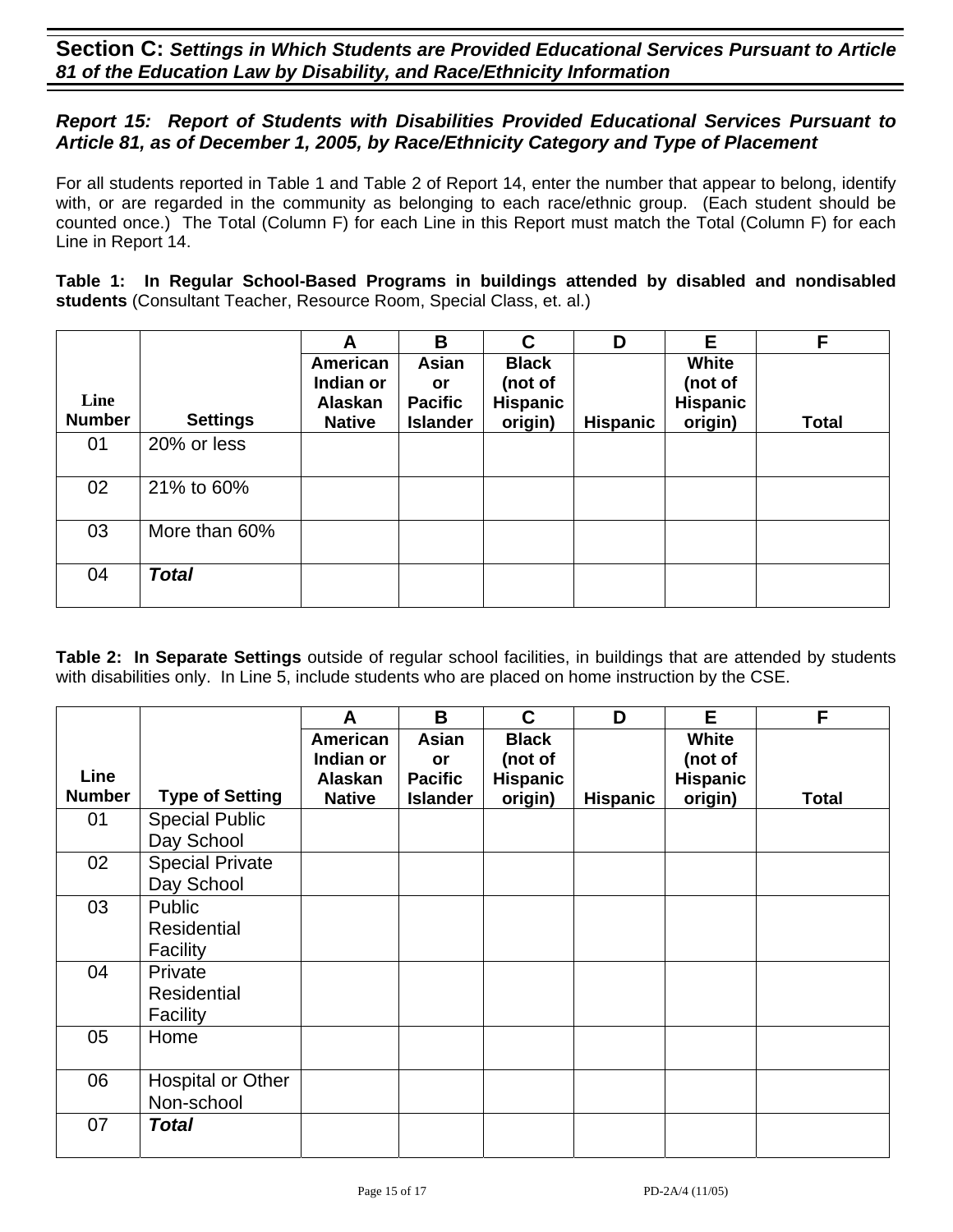### *Report 16: Report of Students with Disabilities Provided Educational Services Pursuant to Article 81, as of December 1, 2005, According to Race/Ethnicity Category and Type of Disability*

In the table below, report race/ethnicity data by disability for all students reported in Tables 1 and 2 of Reports 1 to 13.

The total reported below in Column F for each disability must match the sum of totals reported in Tables 1 and 2 under the corresponding disability in Reports 1 to 13. Also, the total reported in each column below by race/ethnicity must be equal to the total reported in each column, by race/ethnicity, in Table 1 plus Table 2 of Report 15.

|                              |                                           | A                                                        | B                                                       | $\mathbf C$                                           | D               | E                                              | F            |
|------------------------------|-------------------------------------------|----------------------------------------------------------|---------------------------------------------------------|-------------------------------------------------------|-----------------|------------------------------------------------|--------------|
| <b>Line</b><br><b>Number</b> | <b>Disability</b>                         | <b>American</b><br>Indian or<br>Alaskan<br><b>Native</b> | <b>Asian</b><br>or<br><b>Pacific</b><br><b>Islander</b> | <b>Black</b><br>(not of<br><b>Hispanic</b><br>origin) | <b>Hispanic</b> | White<br>(not of<br><b>Hispanic</b><br>origin) | <b>Total</b> |
| 01                           | Autism                                    |                                                          |                                                         |                                                       |                 |                                                |              |
| 02                           | <b>Emotional Disturbance</b>              |                                                          |                                                         |                                                       |                 |                                                |              |
| 03                           | <b>Learning Disability</b>                |                                                          |                                                         |                                                       |                 |                                                |              |
| 04                           | <b>Mental Retardation</b>                 |                                                          |                                                         |                                                       |                 |                                                |              |
| 05                           | Deafness                                  |                                                          |                                                         |                                                       |                 |                                                |              |
| 06                           | <b>Hearing Impairment</b>                 |                                                          |                                                         |                                                       |                 |                                                |              |
| 07                           | Speech or Language<br>Impairment          |                                                          |                                                         |                                                       |                 |                                                |              |
| 08                           | Visual Impairment<br>(includes Blindness) |                                                          |                                                         |                                                       |                 |                                                |              |
| 09                           | Orthopedic Impairment                     |                                                          |                                                         |                                                       |                 |                                                |              |
| 10                           | <b>Other Health</b><br>Impairment         |                                                          |                                                         |                                                       |                 |                                                |              |
| $\overline{11}$              | <b>Multiple Disabilities</b>              |                                                          |                                                         |                                                       |                 |                                                |              |
| 12                           | Deaf-Blindness                            |                                                          |                                                         |                                                       |                 |                                                |              |
| 13                           | <b>Traumatic Brain Injury</b>             |                                                          |                                                         |                                                       |                 |                                                |              |
| 14                           | Total (Lines 1-13)                        |                                                          |                                                         |                                                       |                 |                                                |              |

#### **Racial/Ethnic Group**